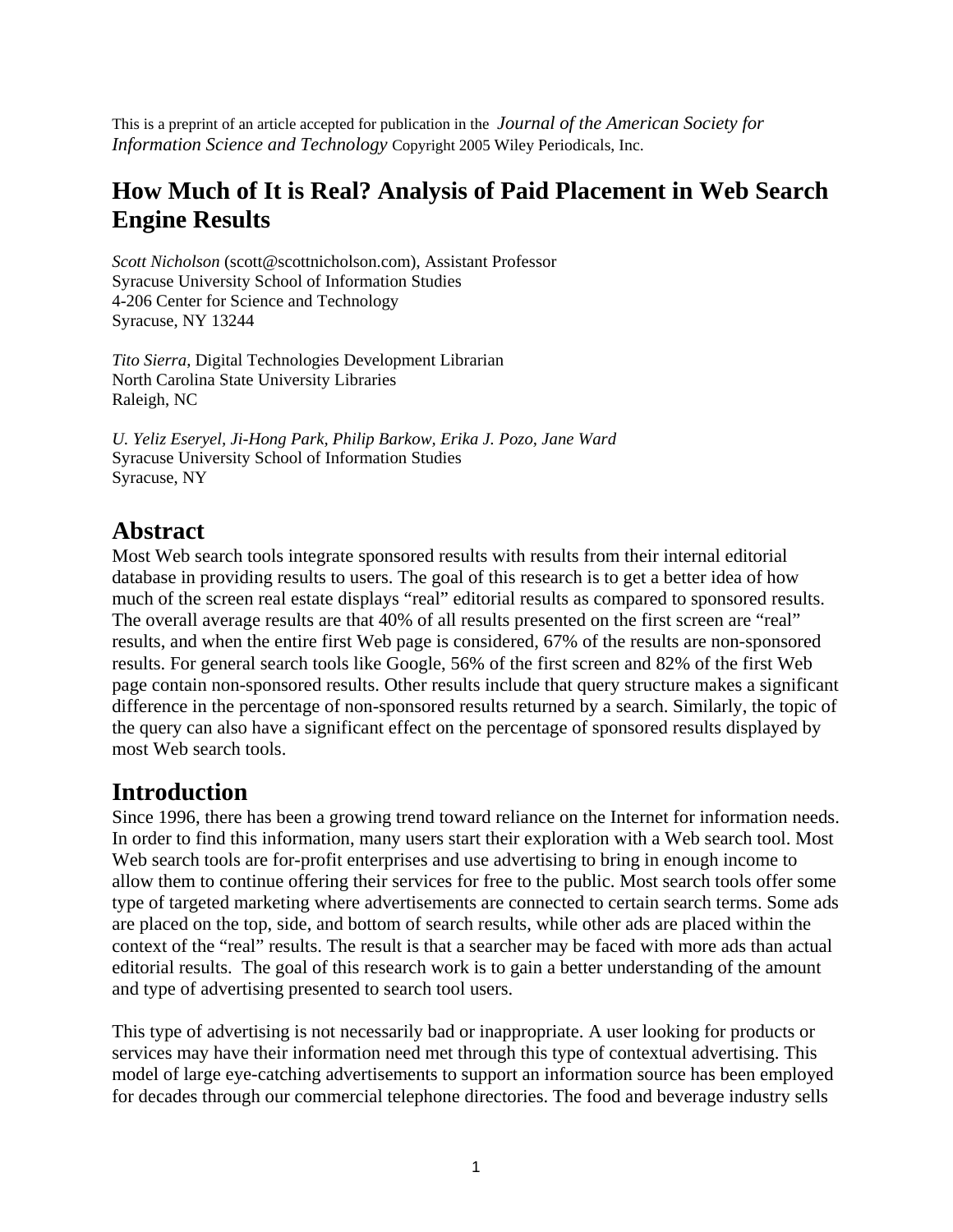logo space on tabletop displays and menus, which can draw the eye from the text listing of the products available. Product placement outside of commercials has become more rampant in television shows and radio personalities plug products during their normal monologues. This model of contextual advertising has therefore been used and accepted in other domains.

There are some concerns about this type of contextual advertising. In some cases, the advertisements look similar to or are indistinguishable from non-paid listings relevant to the search terms (Wouters, 2004). Users expect these tools to provide information that is the best match to their query; instead they receive sponsored results from the highest bidder. As search tools become publicly-owned companies, they have to answer to a profit-seeking ownership. Thus, the temptation to provide more contextual advertising and fewer non-paid results grows.

In order to understand to what level search tools are providing advertisements over non-paid results, the research team submitted a series of controlled queries to eight different search tools. We then determine the amount of paid placement in the first screen and entire first page of results and identify patterns based on topic, query formulation, and type of search tool.

## **Research Questions**

In order to explore paid placement in Web search tools, the following research questions are used:

- 1. Over all of the queries and tools, what mixture of content is displayed on the screen? Do different search tools present different amounts of advertising for the same searches? How does examining only the first screen of results differ from viewing the entire first page?
- 2. How much advertising is displayed for different searching topics? Do academic search topics produce less advertising than commercial search topics? Are there differences in the common topical searching areas?
- 3. How much advertising is displayed for different query structures? Do longer queries produce less advertising?
- 4. Are there patterns of interest in the data across facets of searches and tools that lead to future research questions?

## **Definitions and Assumptions**

The primary definition to be discussed is that of an "editorial listing," or the "real" results from a search tool. A search tool sends out spidering programs to Web pages that return with words and other information located on that Web page. These terms are integrated into an inverted index and an editorial listing is created to represent that Web page. This index is used in conjunction with matching and weighting algorithms to determine the pages returned for a query. In some cases, the pages in this primary index are there through paid inclusion, where a Web site can pay for rapid consideration for inclusion into a Web search tool index. There is no way to discern between pages that are in the primary index because a Web exploration program (a.k.a. spider) discovered them or because of paid inclusion. Thus, all of these results are grouped into the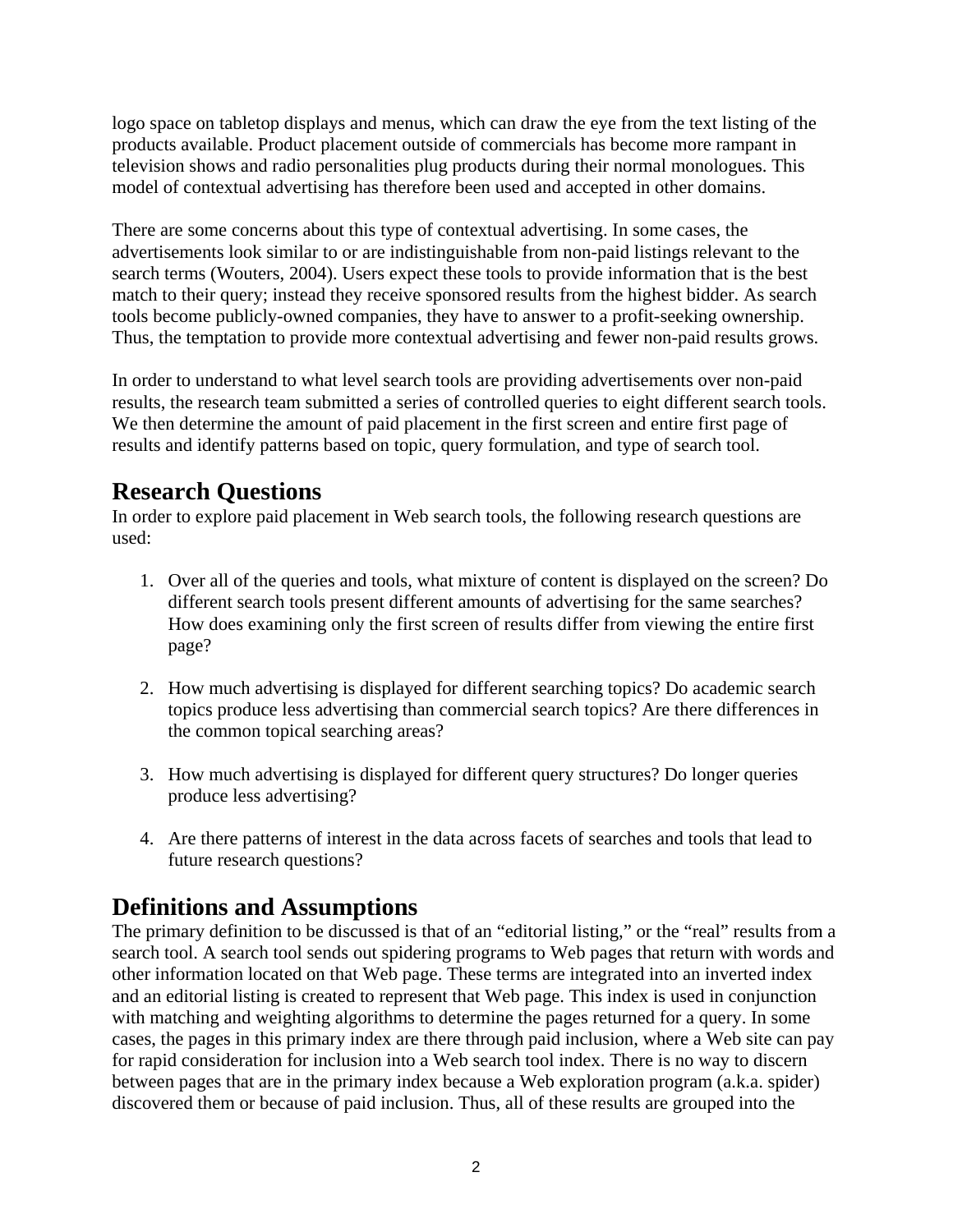category of "editorial listings" that are presented to a user purely because they are the most relevant items in the primary database.

The term "editorial listing," used by others in the literature (Phillips, 2001, for example), does not imply that there were any decisions made by a human about the quality of the site. However, each search tool does have its own policies as to what pages to accept into the database. Most search tools will not index every page on the Internet; there are some basic quality standards that guide their selection. Many times, search tools will not index pages that are using tricks to raise their ranking, such as very small text or text that is the same color as the background. In addition, some tools do not index every page on a site, and index only those pages in the top levels of the site. Therefore, while the criteria a tool uses for page inclusion may not be as strict as a human's selection, there is usually some type of editorial policy guiding what pages are indexed in the tool. The term "editorial listing" (or "real" result) reflects that these pages are part of the Web page database because they fit the editorial policies of the search tool, as automatically detected by a Web spider.

The other type of result provided to users is that of a sponsored advertisement. These listings are not visited by the traditional search tool spider, and the sponsor determines the content of the listing. Many times, sponsors pay to be listed when a user searches on specified terms, and the amount they are willing to pay determines their prominence. These listings may be graphical advertisements on the top or side of the screen or may be textual results placed within the context of the editorial results. Both of these are considered sponsored results, as they present choices to the user that represent other Web pages. The contrast in the current study is between the surrogates for pages chosen for relevancy, i.e. editorial listings, or surrogates chosen because someone paid the search tool to have them included, i.e. sponsored listings.

As with any search tool research, one assumption is that patterns found in Web search tool results are stable over time. This assumption is short-lived - as the search tools change, the results of the study will also change; this is the nature of Web research. The goal of this study is to provide patterns found from a snapshot of time, with hopes that these patterns will be useful in analyzing future situations.

Another assumption is derived from the measurement tool used for the study, which is based on one used by Nielsen and Tahir (2002). They used "screen real estate" as a measure in examining the content components of Web pages. The use of this measure is based on the assumption that the amount of screen real estate used to display results in a Web search tool is correlated to the amount of information provided by those results. This is not necessarily true in all cases. However, in this study this assumption allows us to discuss the concepts using a unit of measure that is comparable between tools – the percentage of a screen dedicated to a type of information. Throughout this paper, terms such as "amount of information" do not refer to relevance, the user's perception of Web links, the number of links, or the content of those links. All of these possible measures represent areas for other research projects. In this paper, however, the measure used is the percentage of screen real estate.

### **Literature Review**

There has been considerable discussion of paid placement in Web search engines in popular literature, but very little in academic literature. Trade articles and opinion pieces citing the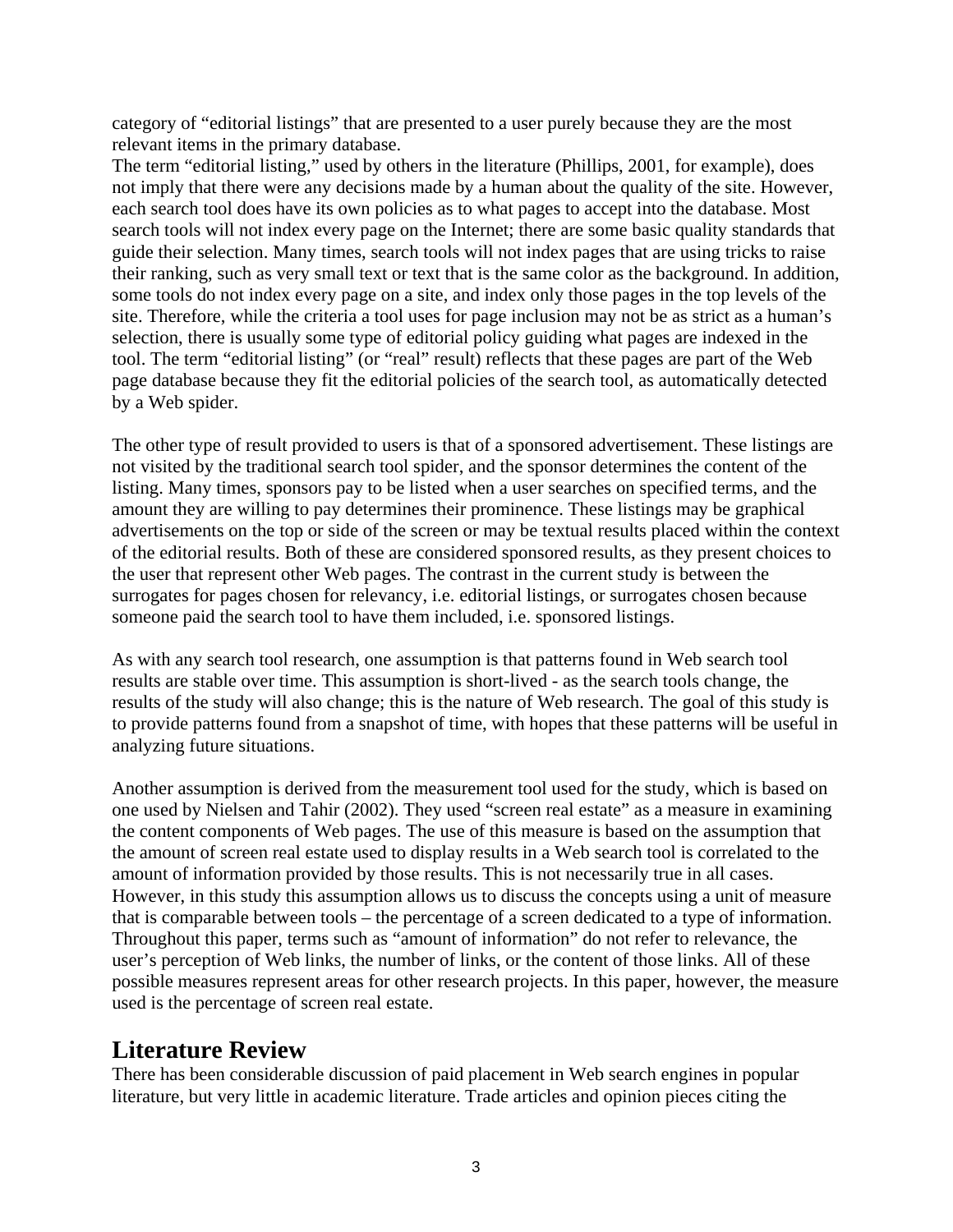dangers of paid placement for users are plentiful, though the extent to which paid placement influences results of Web search engines has not been comprehensively measured. This literature review focuses on the user issues related to paid placement in Web search tools such as bias, consumer awareness, and disclosure. Additionally, it highlights prior research supporting the methodology choices made in the present study.

### **User Issues**

In their paper on bias and search engines, Mowshowitz and Kawaguchi (2002a) argue that bias is present when some items occur more frequently or prominently with respect to the norm, while others occur less frequently or prominently with respect to the norm. In their definition, bias may be introduced into a retrieval system at any stage of its operation. Sources of bias include the rules used for document inclusion, the way items are indexed, the manipulation of text in Web pages to increase retrieval, query formulation constraints or predispositions, and the search algorithms used to retrieve and rank items. Although Mowshowitz and Kawaguchi do not mention the role of paid placement explicitly, it is clear that sponsored advertising introduces bias in Web search engine results.

In a subsequent study, Mowshowitz and Kawaguchi (2002b) measure the bias present in fifteen commercial search engines using statistical analyses of variance in results returned. Bias values are computed by analyzing the top thirty URLs returned by each search engine for search terms across eight subject areas. The results suggest that their measure of bias can discriminate between search engines, but for most search engines bias does not depend on the subject domain searched, or the search terms used to represent that subject domain. The current research explores this finding to see if bias from sponsored placement depends upon the search topic.

Bhargava and Feng (2002) analyze the tension between benefits (to providers) and disutility (to users) inherent in search engine paid placement. An assumption in their analysis is that the perceived disutility to users, caused by search engine provider bias, can negatively impact search engine market share and user-based revenues. Their analysis leads them to develop a mathematical model for optimal design of a paid placement strategy.

However, not everyone agrees that paid placement inherently creates a disutility to users of search tools. Bill Gross, whose company Idealab founded Overture, recalls telling his Idealab colleagues in 1997 that "the best way to clean up search results was to use money as a filter" (Hansell, 2001). Gross finds that, at the time, search engines return a disproportionate number of results from porn Web sites; therefore, paid placement could operate as a filtering mechanism. Gross' idea eventually led to the creation of the GoTo.com Web search engine where advertisers would bid for top placement in search results. The bid for placement model that GoTo.com helped popularize is akin to the Yellow Pages model, where the advertisers willing to pay the most get the most prominent placement. Yellow Pages combine textual listings of telephone numbers for companies with larger graphical advertisements for some of those companies. The Yellow Pages model suggests that some types of commercial searches (such as searches for products or services) can benefit from paid placement.

A study by Graham and Metaxas (2003) suggests that college students rely heavily on the Internet for their research needs. Participants in the study completed a survey of six questions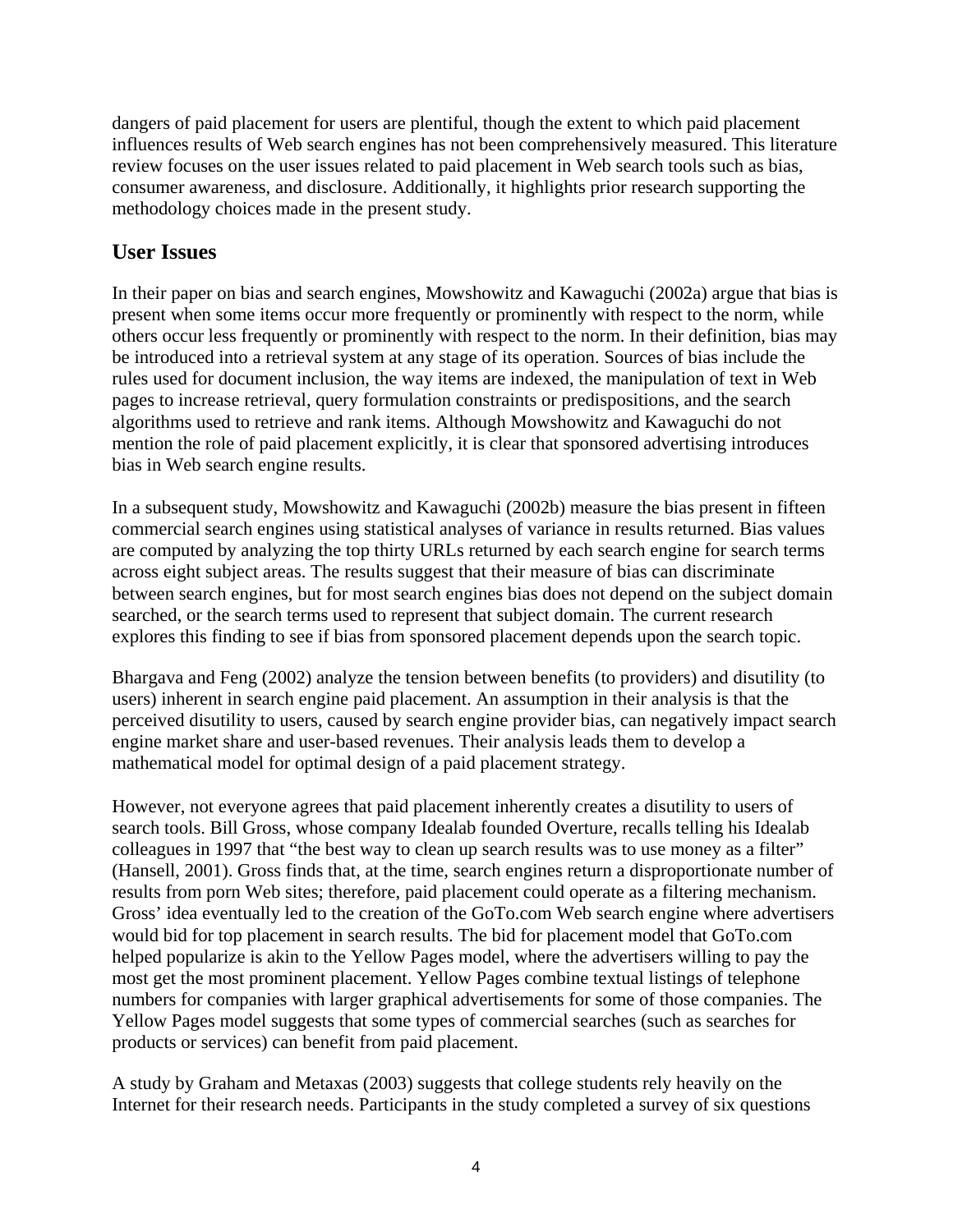conducted over e-mail during the 2000-2001 school year. The results of the study reveal students' extreme confidence in search engines as a research tool, despite their having little awareness of how search engines select results. Additionally, the study suggests that students remain faithful to one search engine, even if it does not immediately provide the answers sought. Although not mentioned in the study, these findings also suggest a need to understand what impact paid placement has on the use of search engines in academia. The present study of paid placement considers academic and non-academic queries separately.

An ethnographic study commissioned by Consumer WebWatch in 2003 shows that participants had little understanding of how search engines ranked pages, and many were surprised to learn many search engines employed paid placement strategies (Marable, 2003). The study asked seventeen participants from varying demographic backgrounds to perform two online searches on five pre-assigned search sites. A total of fifteen major search and navigation Web sites were tested in the study. This study suggests a consumer awareness problem with regards to paid placement in search engines, and recommends that search engines take steps to fully disclose which results are ranked higher because of paid placement.

This same organization, Consumer Web Watch, subsequently released a report looking at the policies of the search tools regarding sponsored listings (Wouters, 2004). Their report shows that search tools do not do an adequate job of informing customers about sponsorship in their results in their help files or policy documents. Moreover, many tools do not strive to provide a significant separation between sponsored results and editorial results. Meta search tools proved to be a consistent offender by taking sponsored results from different tools and mixing them in with editorial results.

Two screen captures from 2003 demonstrate this concern. Figure 1 is from Overture.com, which allows Web site marketers to bid for placement. The highest bid receives first ranking and after all paid rankings have been displayed, Overture displays editorial results. The search topic was "basketball," and all of these listings are properly identified as sponsored listings. This is appropriate behavior for a search tool, as their advertising is labeled.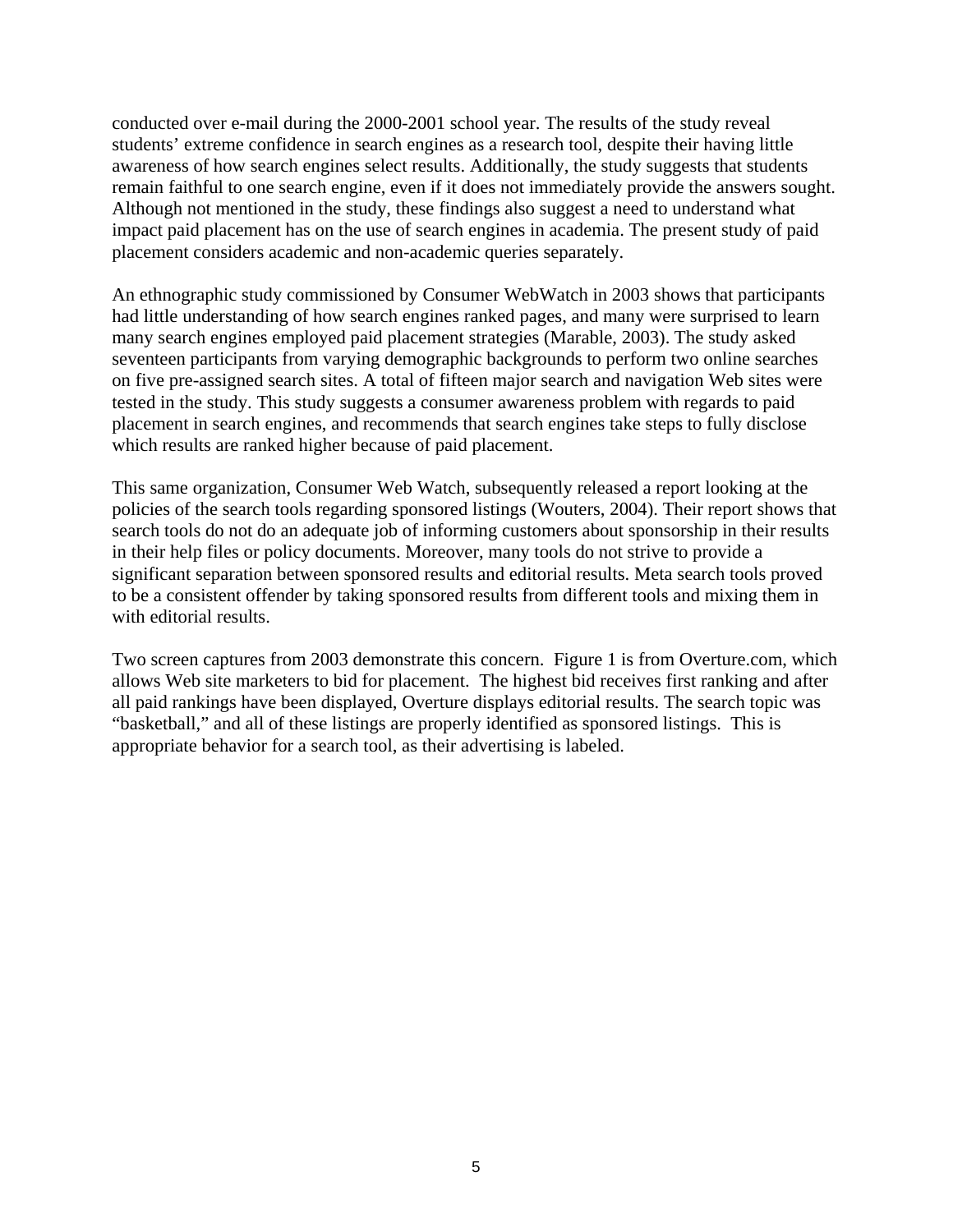#### 1. New Balance Web Express

Shop online for New Balance basketball shoes available in large sizes and widths (AA-6E). Discount closeouts, with up to 70% off. Official shoe source for the GusMacker.

www.newbalancewebexpress.com (sponsored listing)

#### 2. SportsPilot ScorePad for Basketball

ScorePad is a Pocket PC-based scorekeeping, stats and shot chart program supporting basketball, baseball, softball, soccer and hockey. Includes integrated Web site. www.sportspilot.com (sponsored listing)

#### 3. Hypnosis, Subliminal and Sleep Learning

Master basketball. Beginner to advanced. Easy, fast, effective. Money back quarantee. Refined as a full time hypnotherapist since 1981. This is my calling, I will make sure you are happy. www.hypnotictapes.com (sponsored listing)

#### 4. College Basketball on Your Video Screen

A selection of College Basketball games played from the 1940s till now. Available on VHS or DVD. www.footballvideos.com (sponsored listing)

### 5. Licensed Broker Selling NBA Tickets

Average ticket price is about \$100, but this site offers tremendous availability. TicketsNow.com is a collection of the nations top ticket brokers, all posting their tickets for sale here. www.TicketsNow.com (sponsored listing)

#### **Figure 1. Screen shot from Overture (2003)**

Figure 2 shows a screen shot taken the same day from Excite, which is a meta-search tool. Users are led to believe by the top line that Excite has combined results from all of the search tools into one listing.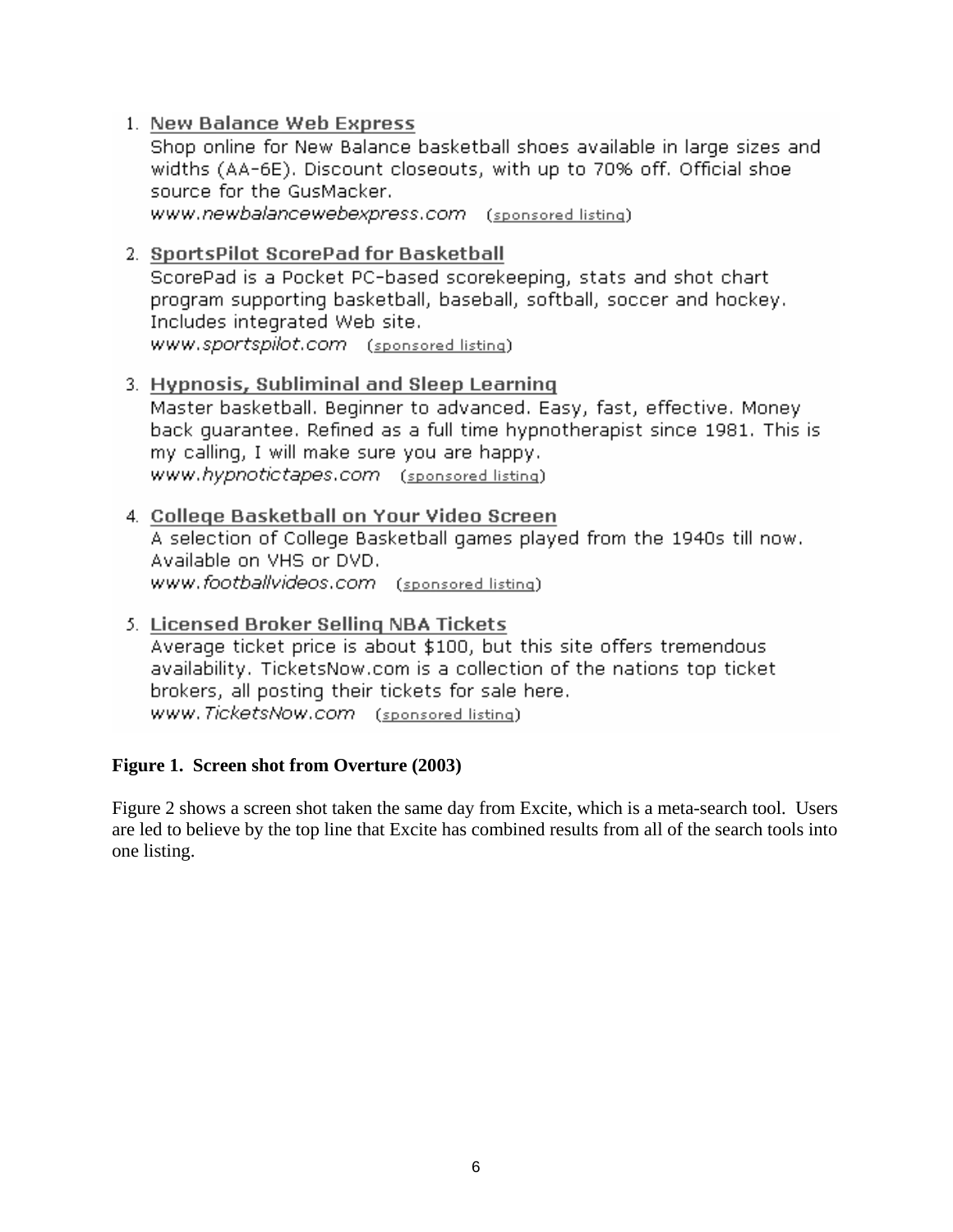#### **Excite searches these sites** About Results

Google · Looksmart · Inktomi · Ask Jeeves · About · Overture · FindWhat · FAST · Teoma NEW!

results to a friend

Send

these

#### 1. New Balance Web Express

Shop online for New Balance basketball shoes available in large sizes and widths (AA-6E). Discount closeouts, with up to 70% off. Official shoe source for the GusMacker. http://www.newbalancewebexpress.com

#### 2. SportsPilot ScorePad for Basketball

ScorePad is a Pocket PC-based scorekeeping, stats and shot chart program supporting basketball, baseball, softball, soccer and hockey. Includes integrated Web site. http://www.sportspilot.com

#### 3. Hypnosis, Subliminal and Sleep Learning

Master basketball. Beginner to advanced. Easy, fast, effective. Money back guarantee. Refined as a full time hypnotherapist since 1981. This is my calling, I will make sure you are happy. http://www.hypnotictapes.com

#### 4. College Basketball on Your Video Screen

A selection of College Basketball games played from the 1940s till now. Available on VHS or DVD. http://www.footballvideos.com

#### 5. Licensed Broker Selling NBA Tickets

Average ticket price is about \$100, but this site offers tremendous availability. TicketsNow.com is a collection of the nations top ticket brokers, all posting their tickets for sale here. http://www.TicketsNow.com

6 The Official Web Site of the Naismith Memorial Baskethall Hall of

#### **Figure 2. Screen shot from Excite (2003)**

The same paid results in Overture are listed in Excite as the top-ranked results. The problem is that these results are not labeled as sponsored. In fact, Overture owned Excite and was using it as another way to distribute their results. Users have no way of knowing that these top results are there simply because they paid top dollar for those spots. This problem was the impetus behind the study. As an aside, many search tools have improved their labeling of advertisements since these screen captures were taken.

It is possible that a search tool has both an editorial listing and a sponsored listing for the same commercial Web site. For this study, these would be counted as different types of listings, as the methods by which they were ranked and listed were different. We used contextual clues and information from the pay-for-placement tools, as in Figure 1 and Figure 2, to identify sponsored links that were not labeled. We were cautious in labeling the results this way, so the results related to the amount of unlabeled sponsorship should be taken as the minimum for that measure.

In 2001, the non-profit group Commercial Alert filed a complaint to the FCC requesting that it investigate whether seven major search engine companies were violating existing advertising disclosure laws in their use of paid placement and paid inclusion. In response, the FCC stated that it would not take formal action against the seven search engines, but would send a letter to each of the seven search engine companies outlining the need for clear and conspicuous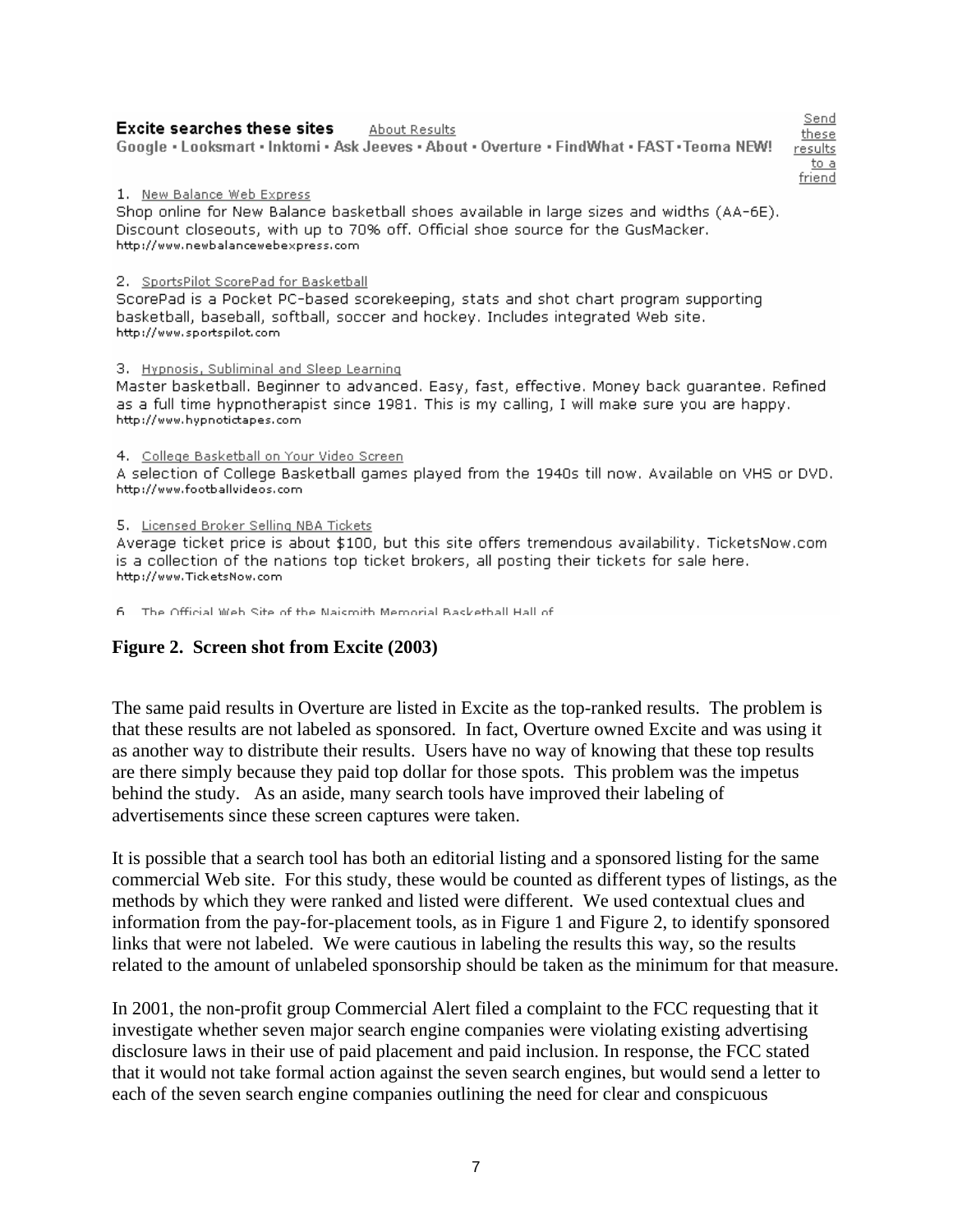disclosures of paid placement. The FCC letter to search engine companies outlined three specific recommendations: 1. paid ranking search results are clearly distinguished from non-paid results, 2. the use of paid inclusion is explained, and 3. no affirmative statement is made that might mislead consumers as to the basis on which a search result is generated (FTC, 2001).

Introna and Nissenbaum (2000) examined the political issues raised by search engines from a qualitative perspective, addressing the specific issue of whether the market mechanism can serve to correct search engine bias. They argued that since most users of the Web lack critical information about search engine alternatives and little understanding of how search engines work, users are not truly exercising free choice. Their recommendations include the need for full and truthful disclosure on the part of search engines regarding the rules governing indexing, searching, and prioritization, and consideration of public support for egalitarian and inclusive non-commercial search tools.

### **Methodological Review**

Prior research about Web searching and use was examined to determine what topics were selected for searching, what types of queries were formed, the structure of those queries, which tools were selected, and how the results were judged. These studies served as inspiration to create a study that is representative of the most common searches of the Web.

#### **Query and Tool Selection**

A 2002 study by Whitmire using the Biglan model of disciplinary differences distinguish information-seeking behavior patterns among various academic disciplines. Data for their study were obtained from a 1996 College Student Experiences Questionnaire and grouped students according to the three Biglan dimensions (hard-soft, pure-applied, life-non-life). Although this study aims to understand how different disciplines compare with one another in their use of library resources, there may be value in applying the Biglan framework specifically to academic use of Web search tools. In the present study, these dimensions are used to formulate six different academic query topics, found in Table 1.

Spink, Wolfram, Jansen and Saracevic studied a log of over one million Web queries by users of the Excite search engine to understand the general public's practices and choices in Web searching (2001). A product of this study is a classification of 11 major search subject categories. In a subsequent analysis of the Excite data set, Ross and Wolfram (2000) categorized the 1,054 most frequently co-occurring term pairs into one or more of 30 subject areas. The five most popular subject categories in the Spink et al. study have been used as the basis for search categories representing non-academic users for the current study. These categories are summarized in "Non-academic" column heading in Table 1.

A query log analysis by Silverstein, Marais, Henzinger, and Moricz of approximately 1 billion queries submitted to the Altavista Web search engine found that the public used an average of 2.35 terms per search query (1999). 20.6% of AltaVista queries were submitted with no terms (an empty query), 25.8% had one term only, 26% had two terms, and 15% had three terms. The Spink et al. Excite study cited earlier found that the public used an average of 2.4 terms per distinct query. Excluding the 9.7% of queries submitted with zero terms, 26.6% of Excite queries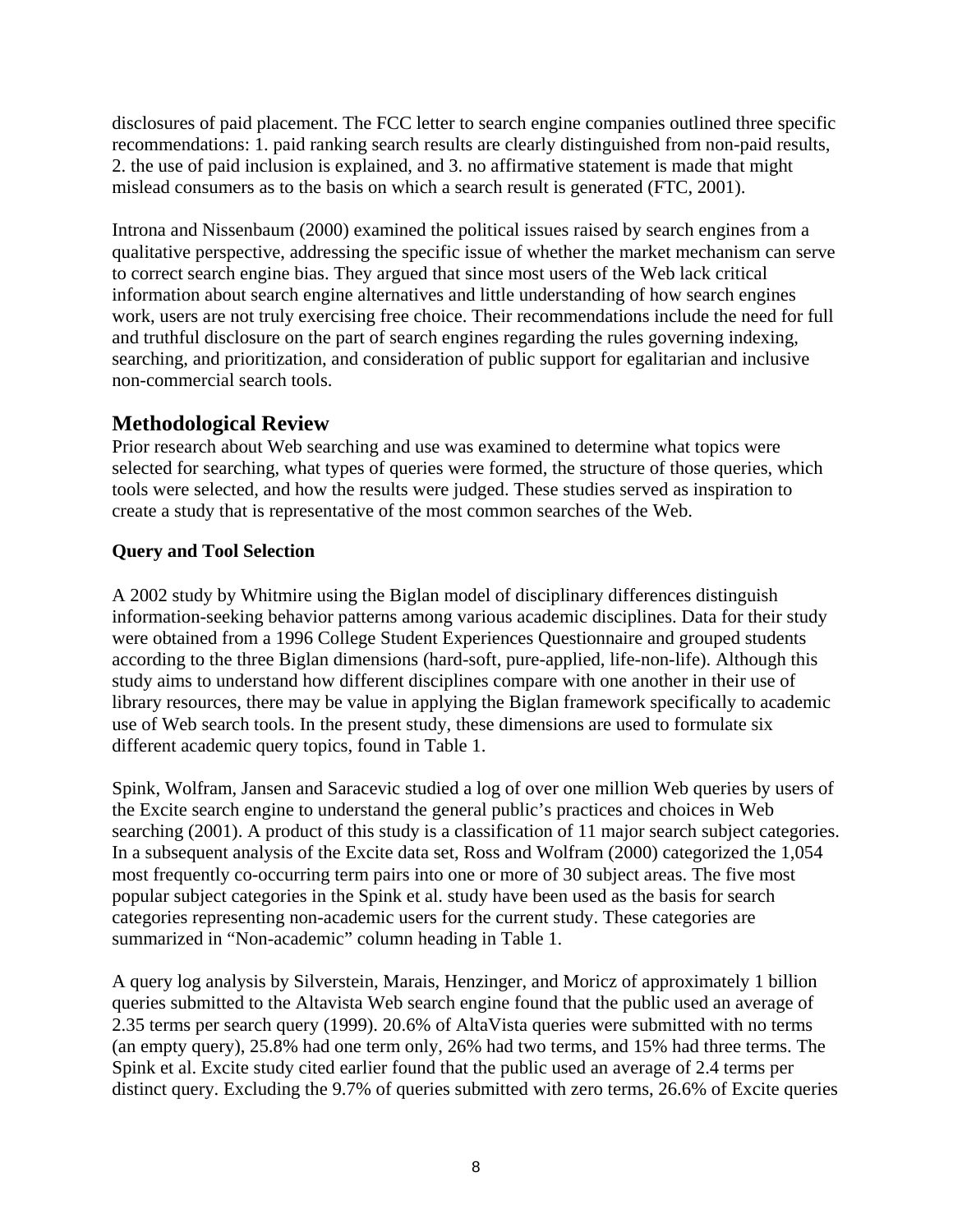had one term only, 31.5% had two terms, and 18.2% had three terms. In the current study, we test the impact of paid placement on one, two, and three term queries separately. Additionally, the single-term query tested for each category is retested with an additional related term to test how the impact of paid placement changes with search terms that are not phrases. The four different categories for query term length are represented as column headings in Table 1.

We differentiate between academic and non-academic searches in the current study. For each class of search, we use a single query to represent the intersection of subject category (e.g. "engineering," "people, places, things") and query term lengths (e.g. "1 query term," "2 query terms"). These queries appear in the boxes in Table 1 below. We used two different methods to select specific queries for academic and non-academic searches.

To derive queries for each of the six academic categories, we selected academic subject terms appearing in course titles in the 2003-2004 Syracuse University undergraduate course catalog. These queries are meant to be representative of possible subject-specific queries submitted by undergraduate students, but not necessarily representative of the most popular academic queries submitted by students.

For non-academic queries, known popular search queries were selected this study. The primary resource was a set of yearly statistical reports published by the Lycos search engine based on their ongoing "The Lycos Top 50" report (http://50.lycos.com/). As the name implies, The Lycos Top 50 is a list of the fifty most popular query terms submitted by Lycos users for a given time period. We used the Lycos top 50 early reports for 2000, 2001, and 2002 for our query selection process. To be included in our test list, the popular queries had to appear in the top 100 for at least 2 of the 3 years surveyed, to minimize the inclusion of short-lived topics of interest. Lycos excludes queries identified as "prurient" (e.g., 4-letter words, pornography terms) from its lists. To find specific queries for the "sex, pornography, preferences" category, we constructed queries based on the most popular query terms and query term pairs identified by the Spink et al. Excite study (2001).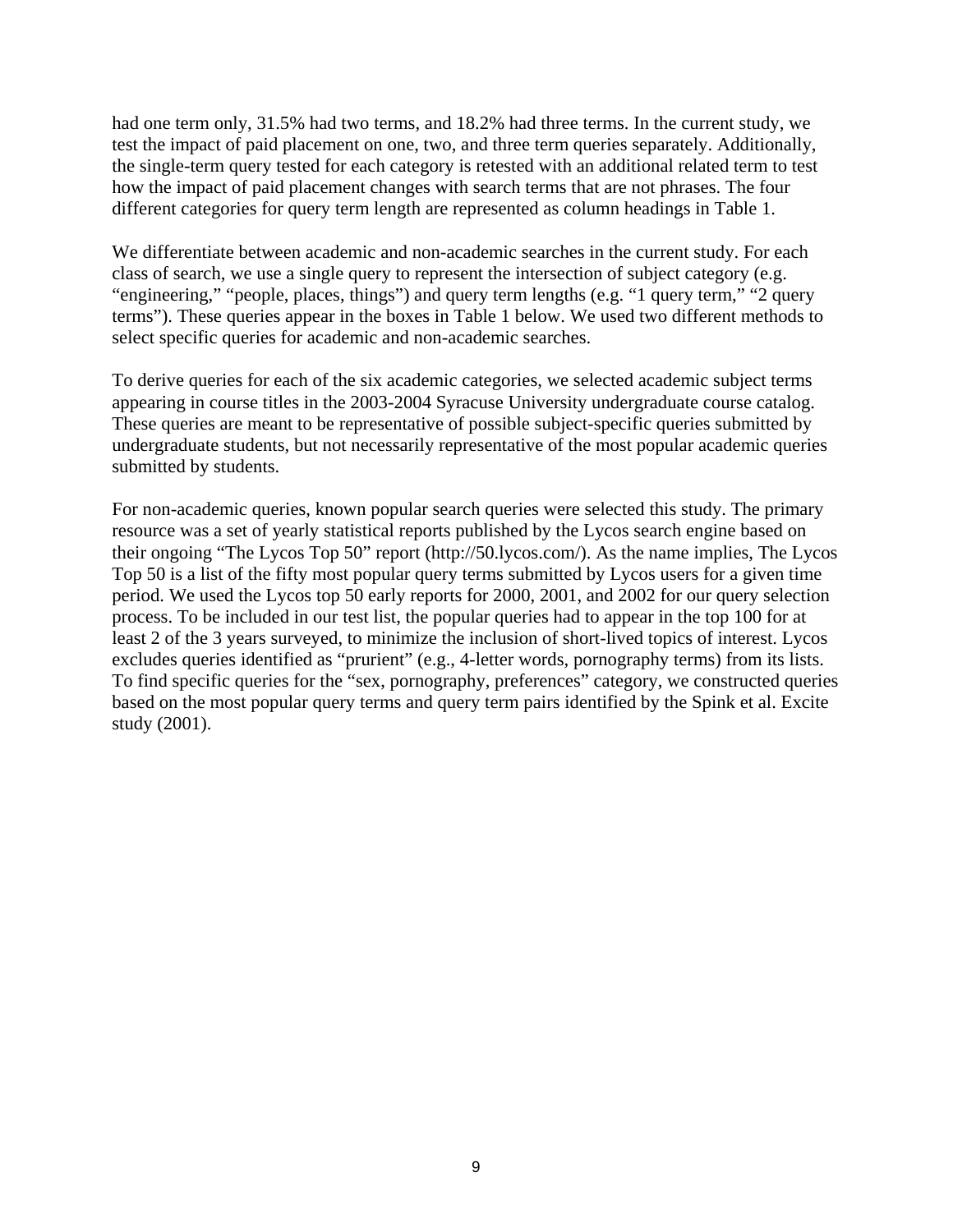| <b>Academic</b>         | 1 term     | w/additional term | 2 term phrase | 3+ term phrase |
|-------------------------|------------|-------------------|---------------|----------------|
| Physical sciences       | qenetics   | statistics        | organic       | solar system   |
|                         |            | genetics          | chemistry     | astronomy      |
| Engineering             | propulsion | momentum          | soil          | computer aided |
|                         |            | propulsion        | mechanics     | design         |
| Humanities              | Writing    | literature        | architectural | cultural       |
|                         |            | writing           | history       | theories of    |
|                         |            |                   |               | representation |
| <b>Business</b>         | securities | securities        | consumer      | supply chain   |
|                         |            | privatization     | behavior      | management     |
| Social sciences         | psychology | psychology        | behavior      | criminal       |
|                         |            | marriage          | disorders     | justice system |
| Education               | pedagogy   | pedagogy          | teacher       | adult literacy |
|                         |            | religion          | development   | education      |
| Non-academic            |            |                   |               |                |
| Entertainment,          | baseball   | baseball          | star wars     | buffy the      |
| recreation              |            | women             |               | vampire slayer |
| Sex, pornography,       | sex        | sex               | xxx pics      | free nude      |
| preferences             |            | disease           |               | pictures       |
| Commerce, travel,       | taxes      | taxes             | mortgage      | world trade    |
| employment, economy     |            | bankruptcy        | rates         | center         |
| Computers, the Internet | napster    | napster           | final fantasy | grand theft    |
|                         |            | mp3               |               | auto           |
| Health, the sciences    | diabetes   | diabetes          | atkins diet   | science fair   |
|                         |            | qlaucoma          |               | projects       |
| People, places, things  | paris      | paris             | britney       | martin luther  |
|                         |            | london            | spears        | king           |

#### **Table 1. Matrix of query terms used**

These queries are used with three general Web search tools, three meta search tools, and two search tools primarily based on paid listings.

Sullivan summarizes search engine popularity in terms of "Audience Reach" and "Time Spent on Site" based on data from a January 2003 Nielsen NetRatings search-specific report (Sullivan, 2003b). Based on audience reach, the three most popular Web search tools are Google, Yahoo, and MSN, accounting for a combined total of 86% audience reach.

Meta search tools are those that collect results from several different search tools in response to a query. Wouters (2004) found that meta search tools are the worst offenders in displaying sponsored results that are not appropriately labeled or disclosed. Dogpile, Mamma, and ixquick are used for the meta search tests. Dogpile is identified as one of the "Big Four" meta search engines (Sherman, 2002); however, all of the "Big Four" metasearch engines are owned by the same parent company, InfoSpace, and return similar results for the same search. Therefore, two other meta search tools listed at Searchenginewatch.com were selected to supplement Dogpile.

We also tested our matrix of user queries against Overture and FindWhat.com, which provide paid listings for many other Web search tools.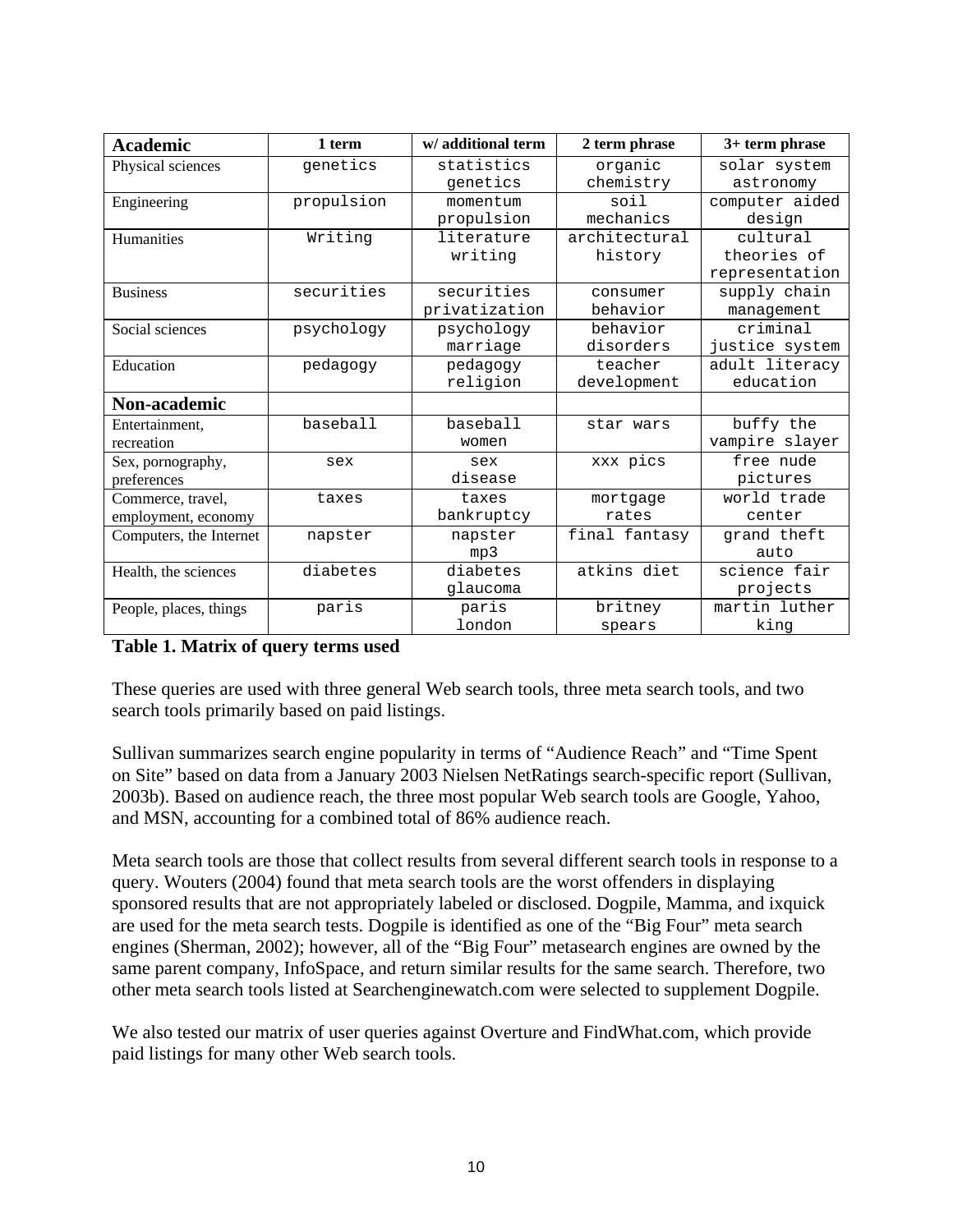| Category               | Name             | <b>URL</b>              |
|------------------------|------------------|-------------------------|
| Paid Listings Provider | 1. Overture      | http://www.overture.com |
|                        | 2. FindWhat.com  | http://www.findwhat.com |
| General Web search     | 3. Google        | http://www.google.com   |
|                        | 4. Yahoo! Search | http://www.yahoo.com    |
|                        | 5. MSN Search    | http://www.msn.com      |
| Meta search            | 6. Dogpile       | http://www.dogpile.com  |
|                        | 7. Mamma         | http://www.mamma.com    |
|                        | 8. ixquick       | http://www.ixquick.com  |

**Table 2. Web search tools tested** 

#### **Methods for Analysis of Results from Previous Literature**

In a limited study of paid placement in meta-search engines, Danny Sullivan of SearchEngineWatch.com (2003) quantified paid placement in terms of the percentage of links on the first page of results that were "paid links." Sullivan tested for paid links by examining the results for the single query term "canada" across eight well-known meta search engines. The range of paid links ranged from 0% to 86% depending on the search engine. Sullivan admits that the results he observed could vary, since only a single query term and time of day were tested. The problem with using a number of links is that a link can take many forms – a banner advertisement, a small listing, a colored and prominent listing with the words "sponsored link" at the bottom of the page. For this study, the goal was to measure what the user sees on the screen, which is more than just the link.

In their study of newspaper Web sites, Dewan, Freimer and Zhang quantified the amount of advertising in terms of the percentage of screen real estate devoted to advertising (2002). The percentage of advertising space was calculated as a percentage of an 800x600 pixel screen, as that was the most common resolution when this study was designed. A similar screen real estate approach is used by Nielsen and Tahir, in their study of large-scale Web site homepages, to calculate the percentage of homepage real estate devoted to navigation, advertising, site identity, etc. (2002). In our study we have selected the "screen real estate" approach to calculate the impact of advertising over the percentage of links approach, as it is a more accurate measure of the visual impact of advertising on users.

There are two general types of advertising commonly used in Web search tools. The first type, Non-integrated Advertisements, comprises paid advertisements that are presented differently from editorial listings. These are listings for which no payment for preferential placement has occurred and are clearly separated from the editorial listings on the search results page. Nonintegrated Advertisement can be either text-based or graphical in nature. The second, Integrated Paid Listings, comprises search result listings for which payment for preferential placement has occurred.

Integrated Paid Listings can be conspicuous or inconspicuous, depending on whether or not they resemble editorial listings, or depending on the extent to which they clearly labeled as paid listings. In this study, we used the pay-for-placement search tools such as Overture and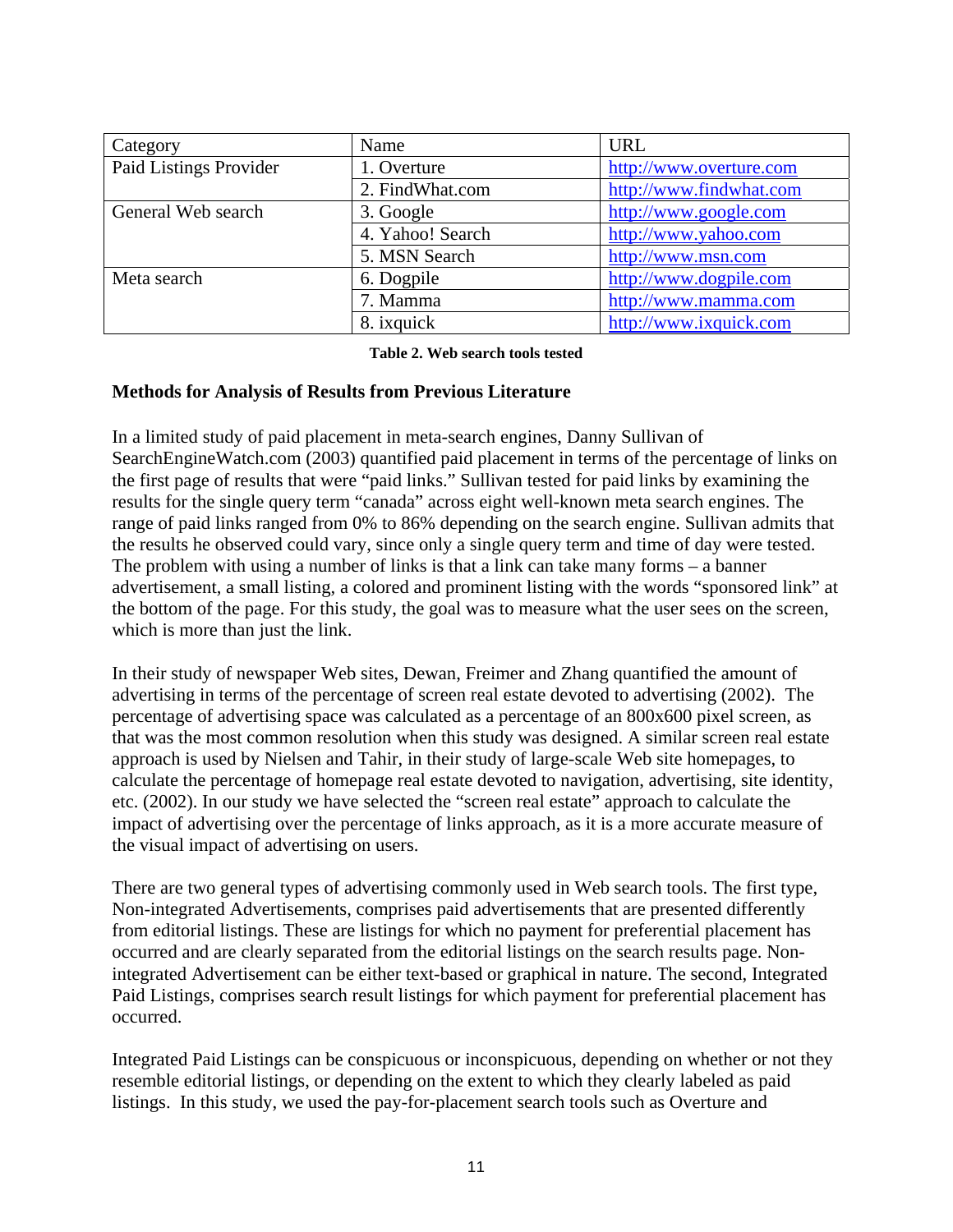Findwhat to identify inconspicuous paid listings. As in the example in Figures 1 and 2, it is clear when a tool has taken listings from one of these sponsored tools and listed them as editorial listing. It is probable that there are listings we were not able to identify as unlabeled paid listings when more devious methods of accepting payment for listing were employed. Therefore, this measure should be taken as a minimum number of listings, which may be actually be higher.

The FCC has recognized the use of ambiguous terminology in the labeling of paid listings (2002). In the present study we distinguish between ambiguous and unambiguous labeling of paid listings based on guidance provided by the FCC. Labels using the terms "paid" or "sponsored" to describe their paid listings are considered unambiguous. Labels using alternative terms such as "featured listings" or "recommended sites" are considered ambiguous.

Table 3 lists the different categories of information available on a search tool result page.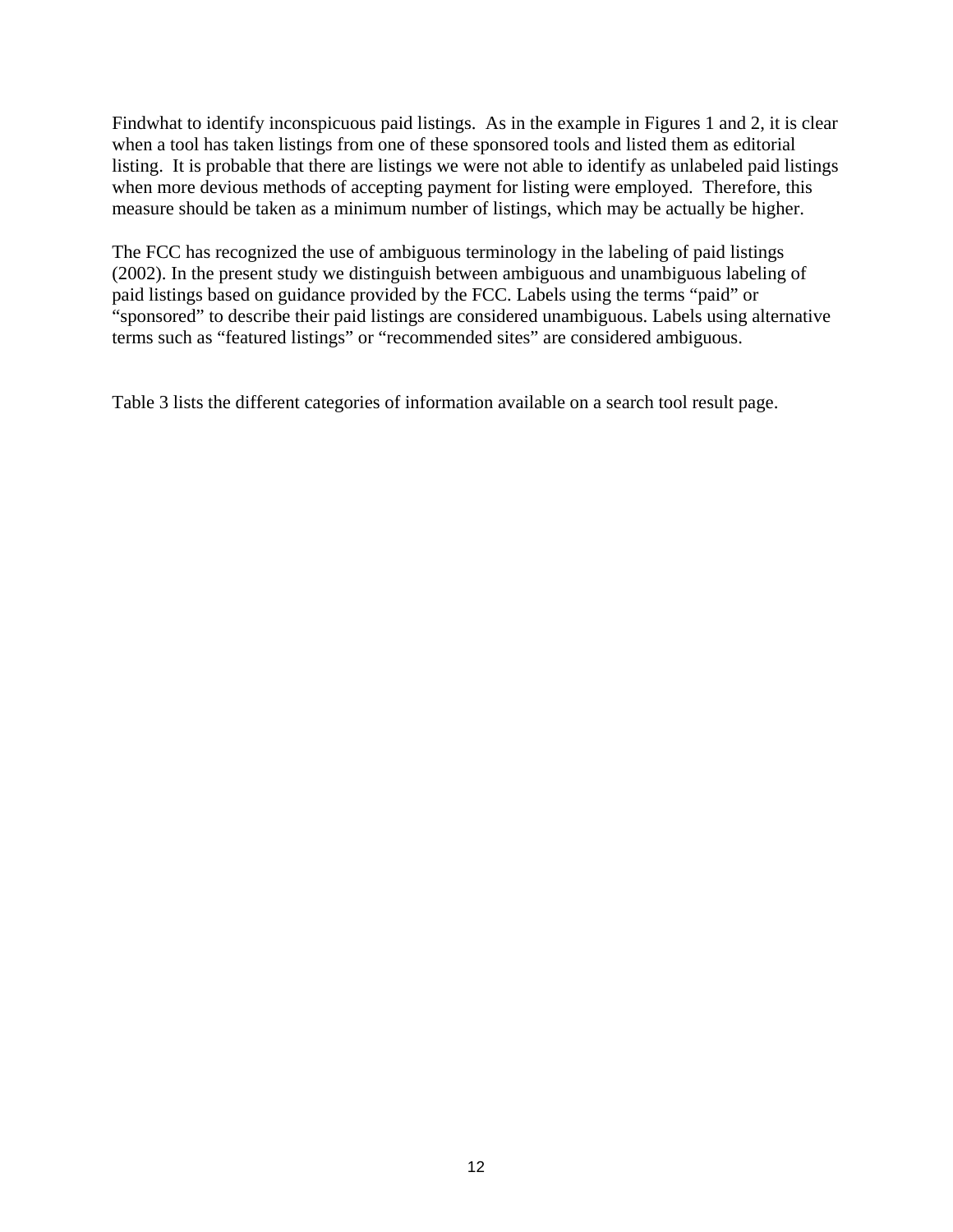| Category              | Component                           | <b>Definition</b>                 |
|-----------------------|-------------------------------------|-----------------------------------|
| 1. Search Interface   | Interface                           | Search engine interface           |
|                       |                                     | elements such as search boxes,    |
|                       |                                     | submit buttons, and related       |
|                       |                                     | categories; includes logos and    |
|                       |                                     | help links                        |
| 2. Editorial Listings | <b>Editorial listings</b>           | Search result listings for        |
|                       |                                     | which no payment for              |
|                       |                                     | preferential placement has        |
|                       |                                     | occurred                          |
| 3. Non-integrated     | Banner ads                          | Graphical ads that are clearly    |
| Advertisements        |                                     | separated from editorial          |
|                       |                                     | listings                          |
|                       | Text ads                            | Text-based ads that are clearly   |
|                       |                                     | separated from editorial          |
|                       |                                     | listings                          |
|                       | Internal ads                        | Ads provided by the search        |
|                       |                                     | tool to promote other parts of    |
|                       |                                     | its site; may be graphical or     |
|                       |                                     | text-based                        |
| 4. Integrated Paid    | Conspicuous paid listings           | Paid listings that are integrated |
| Listings              |                                     | with editorial listings, but      |
|                       |                                     | appear unlike editorial listings  |
|                       |                                     | because of a clear difference     |
|                       |                                     | in presentation style             |
|                       | Unambiguously labeled paid listings | Paid listings that are integrated |
|                       |                                     | with editorial listings, that     |
|                       |                                     | appear similar to editorial       |
|                       |                                     | listings, but are clearly labeled |
|                       |                                     | as paid listings                  |
|                       | Ambiguously labeled paid listings   | Paid listings that are integrated |
|                       |                                     | with editorial listings, that     |
|                       |                                     | appear similar to editorial       |
|                       |                                     | listings, but are labeled using   |
|                       |                                     | ambiguous language                |
|                       | Inconspicuous paid listings         | Paid listings that are integrated |
|                       |                                     | with editorial listings that      |
|                       |                                     | appear similar to editorial       |
|                       |                                     | listings and are unlabeled        |
| 5. Whitespace         | Whitespace                          | Any unoccupied (blank) space      |
|                       |                                     | on the screen                     |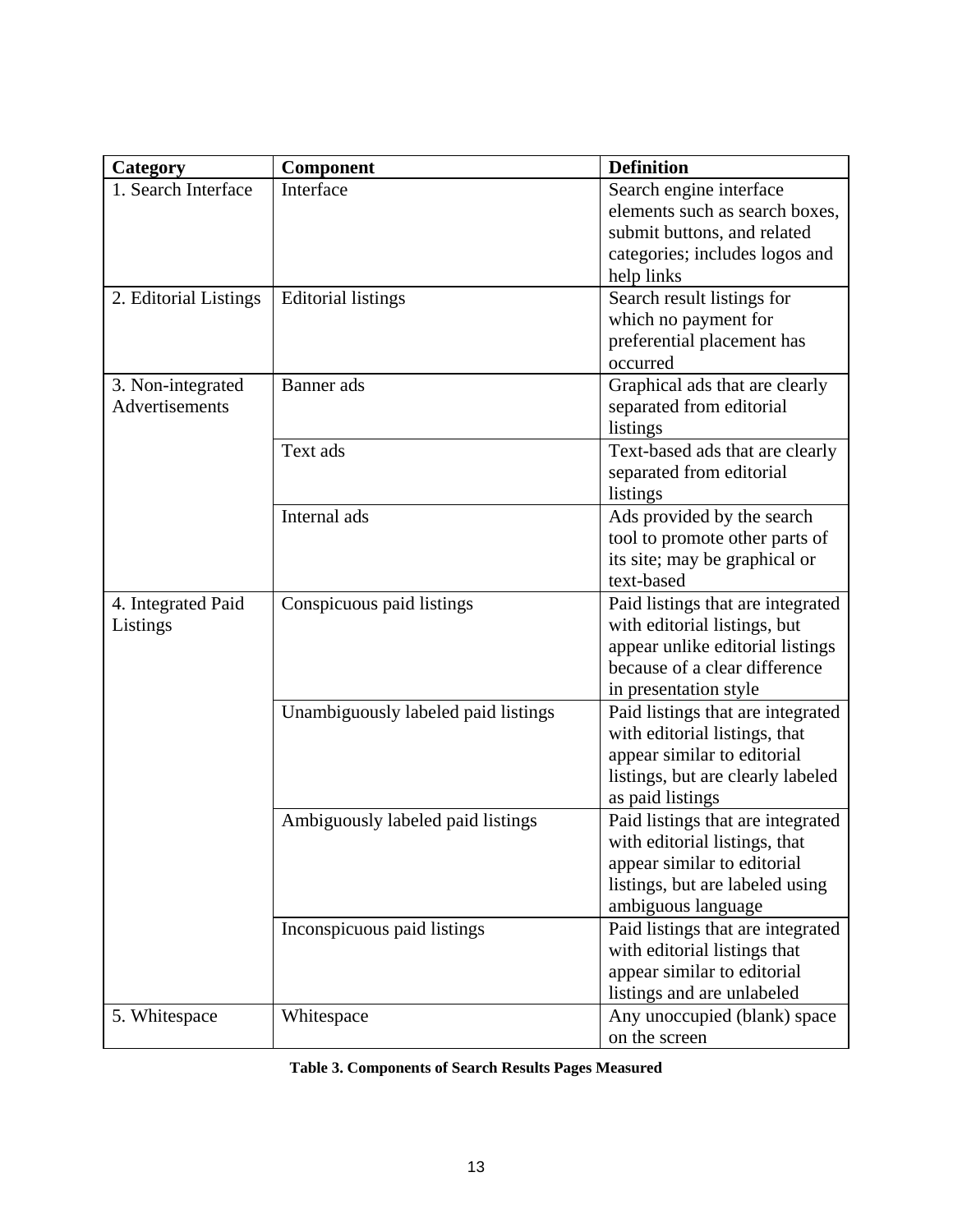The Silverstein et al. AltaVista study cited earlier reported an average of 1.39 screens were accessed per user query, with 85.2% of users accessing only one screen of results. The Spink et al. Excite study cited earlier found that 28.6% of users examined only one page of search results, and 19% looked at two pages only. The Fidel et al. observational study cited earlier found that "students often did not read beyond the first screen [of results]." The Consumer WebWatch ethnographic study cited earlier found that most people did not go beyond the first page of search results (2003). Based on the weight of evidence suggesting that most users only look at the first page of search results, only the first Web page of search results for each query is analyzed. To understand the impact of examining only the first screen as compared to the entire first page, both the amount of advertising both in the first 800X600 pixel screen of results and in the first Web page of results (full-page results) are analyzed.

### **Study Methodology**

Based upon the literature review, each of the 48 queries listed in Table 1 was entered in the eight search tools listed in Table 2, leading to 384 searches during the fall of 2003. To calculate the amount of screen real estate devoted to advertising the first page of search results for each query were printed on 8.5 x 11 inch graph paper. The full page of screen results usually required several printed pages.

The goal of the study was to mirror the most common user behavior and determine how search tools results appeared to users. The decisions made in the study reflect this fact. Most users skim and browse, and therefore we chose the measure of screen real estate instead of just the number of hits. At the time, most users used an 800X600 size browser window with Internet Explorer 6.0. Other decisions were also based upon the typical user experience. This is important for anyone wishing to replicate this method; to be comparable, the study parameters must be adjusted to match the typical user behavior.

Queries were tested using all default settings of the search tool with the default Internet Explorer 6.0 browser sized to 800x600 pixels. To calculate results for the first screen, the point where the 600 pixel screen height ends was marked on the printed page. The last horizontal grid line occupied by page content is marked to indicate the end of the first Web page. The printed page margins were reduced to 1/4 inch to reduce additional whitespace introduced by printing Web pages. Each square on the graph paper was then coded to indicate the majority of content of the search page components discussed in Table 3.

To normalize the data, the number of ¼ inch squares for each category was divided by the total number of squares that made up the first 800X600 screen of results and the first entire page of results. These percentages then became comparable measures across different interfaces and tools, and screen real-estate is a more representative measure of how typical users quickly browse the Web than the number of results. While the entire sites were categorized, the important types of information for this study are the amount of editorial listings and the amount of advertising and paid placement.

In order to combine the measurement into a single value that is easier to compare and conceptualize, the traditional concept of precision from information retrieval evaluation is used as a basis for a new measure, called Editorial Precision. *Editorial Precision (EPrec)* is the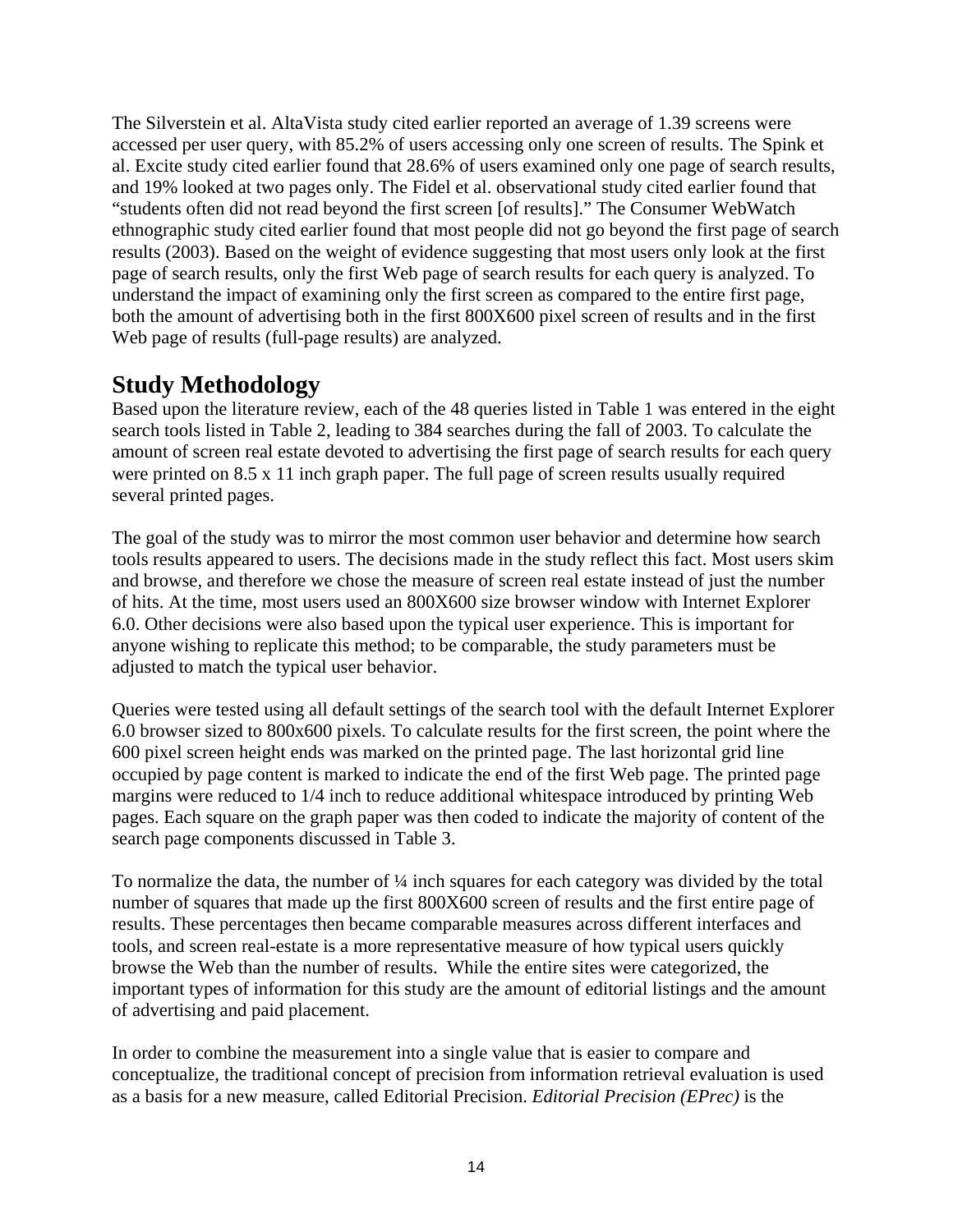percentage of screen real estate dedicated to editorial results (ED) divided by the sum of the percentage of real estate dedicated to editorial results and the percentage of the screen dedicated to all sponsored results(ED +AD):

 $EPrec = ED / (ED + AD)$ 

The resulting value, which will be from 0 to 1, indicates what portion of the results provided by a search tool are "real" results as compared to results displayed to the user because the author of the page paid to have them displayed. This single measure focuses on the choices presented to the user as possible resolutions for their information need, regardless of the form of those choices. In the case that there are no editorial listings and no advertisements, such as a null searching result, then Editorial Precision is set at 0. This value factors out whitespace and interface, and narrows the measures down to a single value that represents the portion of search results that are "real," i.e., non-paid placement, and therefore is the primary measure discussed in this research.

Measuring the screen real estate dedicated to real results as the percentage of the screen display allocated to all results eliminates some bias related to differences in presentation styles of the search engines. Calculating EPrec this way also eliminates the effect of the varieties of the search engine's interface. Determining EPrec as a percentage of the screen dedicated to results measures what percentage of the listings are "real" content and creates a more realistic measure representing user behavior for comparing very different tools than counting the number of results and advertisements.

> **Editorial Precision (EPrec): The percentage of search results displayed due to a relevancy-based match to the query that are not sponsored, e.g., the percentage of all search results that are "real" listings.**

## **Research Question 1: Overall Analysis and Differences Between Search Tools**

The purpose of the first research question is twofold: what are the overall patterns of advertising and what differences can be found between search tools. The tools are compared both on an individual basis and as members of a class of search tool (as detailed in Table 2).

### **Overall Analysis**

The first analysis is an average of all queries and tools in order to provide a general understanding of what appears to a user and to provide a baseline for comparison.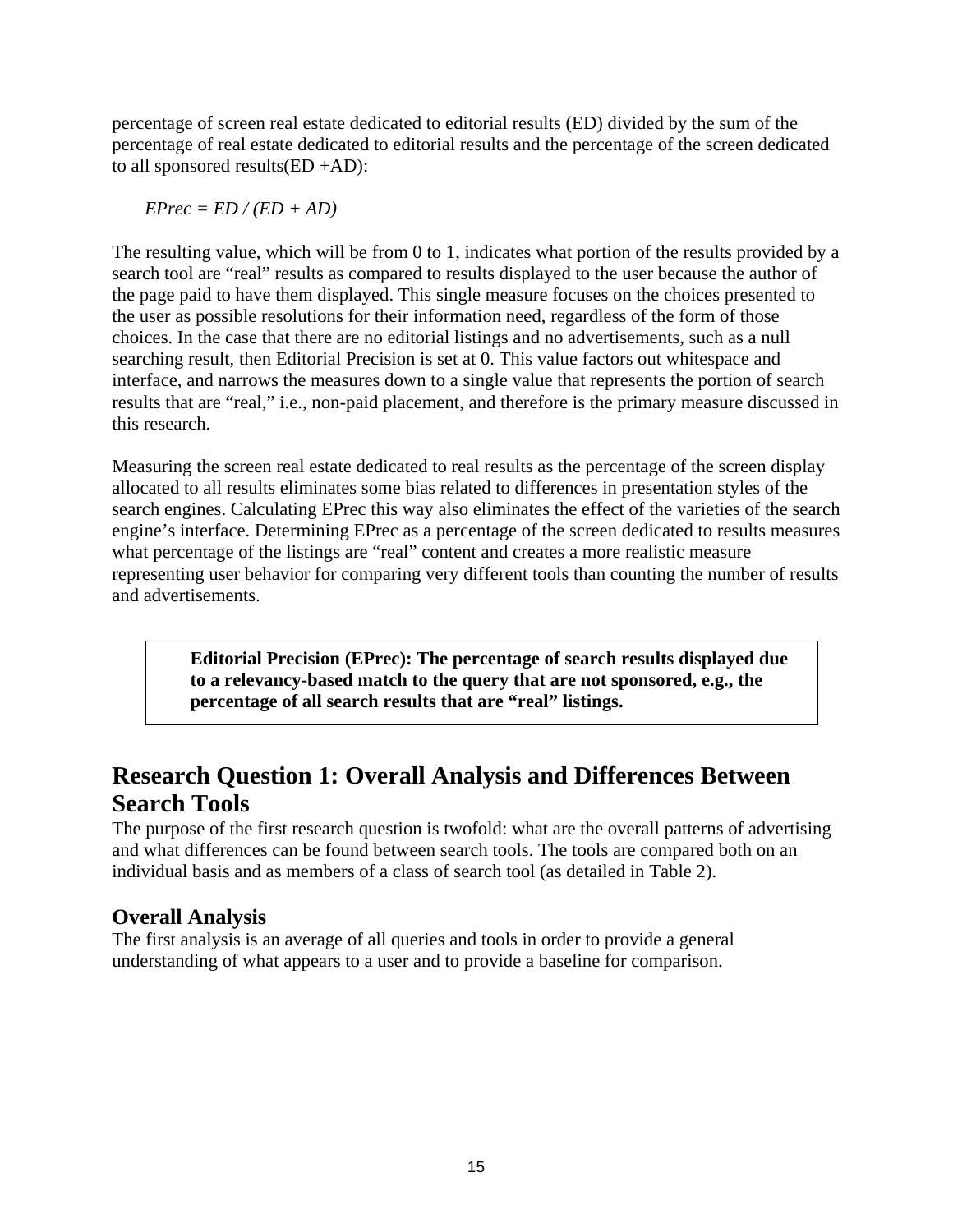| <b>Type of Information</b>                            | <b>First Screen</b> | <b>Entire First Page</b> |
|-------------------------------------------------------|---------------------|--------------------------|
| Interface                                             | 28.1%               | 12.8%                    |
| Whitespace                                            | 29.0%               | 39.8%                    |
| Total ads                                             | 6.0%                | 2.4%                     |
| Banner ads                                            | 1.3%                | 0.3%                     |
| Text ads                                              | 3.7%                | 1.5%                     |
| Internal ads                                          | 0.9%                | 0.7%                     |
| Total paid listings                                   | 18.2%               | 11.3%                    |
| Conspicuous paid listings                             | 0.6%                | 0.2%                     |
| Unambiguously labeled paid listings                   | 15.7%               | 10.1%                    |
| Ambiguously labeled paid listings                     | 1.9%                | 1.0%                     |
| Inconspicuous paid listings                           | 0.1%                | 0.03%                    |
| Total ads + paid listings                             | 24.2%               | 13.8%                    |
| <b>Editorial listings</b>                             | 18.7%               | 33.7%                    |
| Editorial Precision (editorial results / all results) | 40.27%              | 67.39%                   |

**Table 4. Percent of Information Displayed across All Queries and All Tools** 

On average, 19% of the user's first screen display contains results from the search tool's primary index, and 24% of the screen contains advertisements or paid listings, so the user is being shown more sponsored material than non-sponsored content. However, over the entire first page of results, the amount of editorial material goes up to 33% while the amount of sponsored information drops to 14% of the entire first Web page. The search tools therefore front-load their advertising and sponsorship in order to encourage more people to see the listings; as the model of payment for these listings is per-click, this result is not surprising.

The Editorial Precision is 40% for the first screen, which means out of the entire screen of search results presented, 40% of it consists of "real" listings; in comparison, 67% of the results provided on the entire first page are "real" results. This provides a baseline upon which to compare other tools and searches.

### **Comparing Tool Categories**

Table 5 compares the Editorial Precision (EPrec) scores for the three major categories of tools (from Table 2) for both the first screen of results and the first Web page of results over all queries.

| <b>Search Tool</b><br>Category | Number of<br><b>Searches</b> | <b>First Screen</b><br><b>Editorial Precision</b> | <b>First Page</b><br><b>Editorial Precision</b> | Difference between First<br><b>Page and First Screen</b> |
|--------------------------------|------------------------------|---------------------------------------------------|-------------------------------------------------|----------------------------------------------------------|
| General                        | 144                          | 56%                                               | 82%                                             | 26%                                                      |
| Meta                           | 144                          | 48%                                               | 77%                                             | <b>29%</b>                                               |
| Paid Listing                   | 96                           | 5%                                                | 31%                                             | 26%                                                      |

**Table 5: Percentage of non-sponsored information in types of search tools** 

The general search tools provide the highest percentage of editorial listings, and the meta-search tools provide slightly fewer listings. The paid listing tools, as would be expected by the category name, provide much less non-sponsored information. An interesting finding is that all three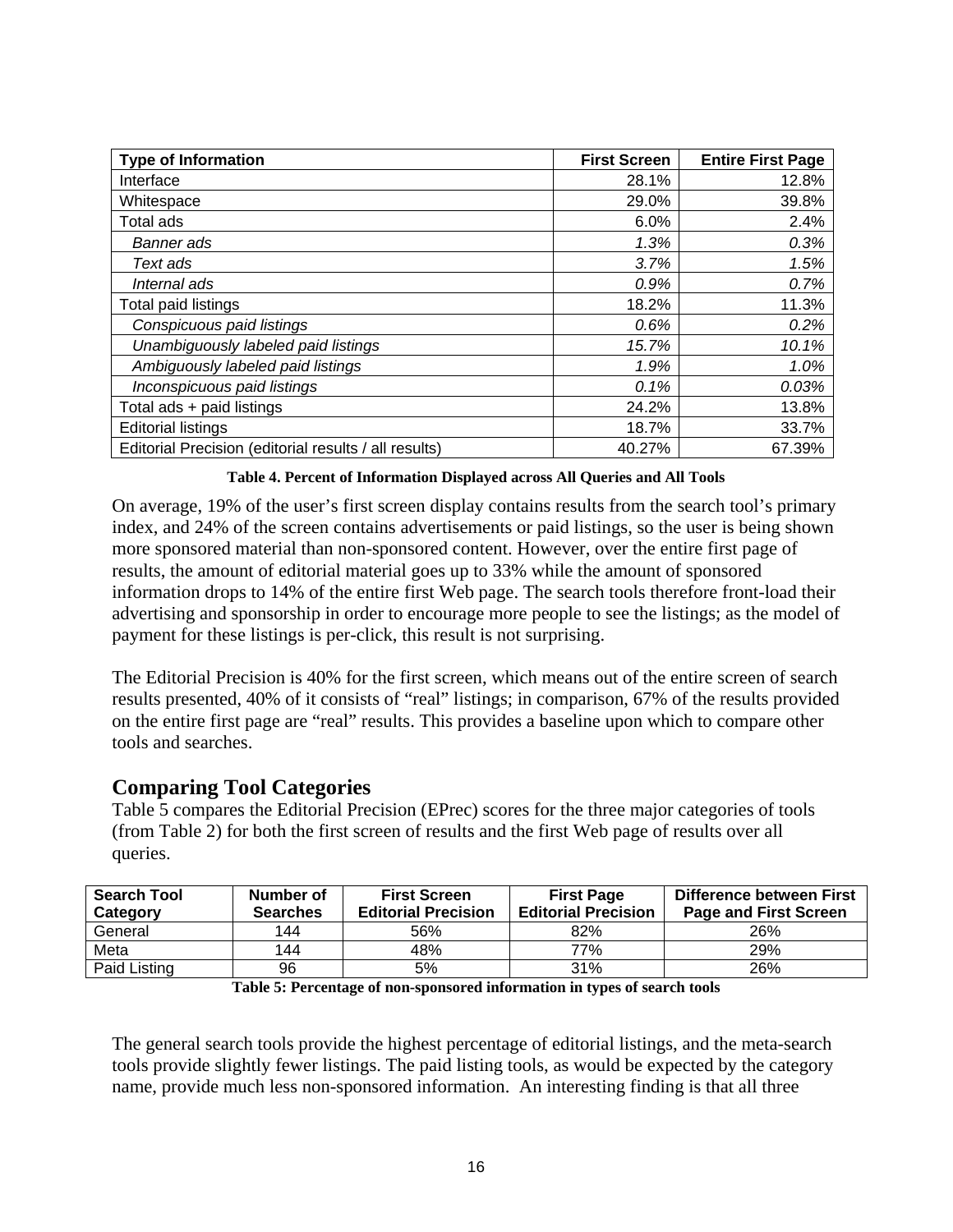categories provide similar increases in editorial listings when moving from the first screen displayed to the entire first page of listings.

As with many aggregate measures, these aggregates over categories hide interesting differences between the individual search tools.

### **Comparing Individual Tools**

Comparing individual tools reveals that the overarching statements about tool categories do not always hold true. Table 6 contains the average Editorial Precision scores for each of the tools, which indicates what percentage of the returned listings are editorial listings (as compared to paid placement and other sponsored pointers).

| <b>Search Tool</b> | <b>Search Tool</b><br>Category | <b>First Screen</b><br><b>Editorial</b><br><b>Precision</b> | <b>First Page</b><br><b>Editorial</b><br><b>Precision</b> | Difference between<br><b>First Page and First</b><br><b>Screen</b> |
|--------------------|--------------------------------|-------------------------------------------------------------|-----------------------------------------------------------|--------------------------------------------------------------------|
| Mamma              | Meta                           | 83%                                                         | 93%                                                       | 10%                                                                |
| Google             | General                        | 82%                                                         | 88%                                                       | 6%                                                                 |
| <b>MSN</b>         | General                        | 47%                                                         | 73%                                                       | 26%                                                                |
| Yahoo              | General                        | 40%                                                         | 86%                                                       | 46%                                                                |
| Dogpile            | Meta                           | 35%                                                         | 54%                                                       | 19%                                                                |
| ixquick            | Meta                           | 25%                                                         | 84%                                                       | 59%                                                                |
| Overture           | Paid Listing                   | 9%                                                          | 61%                                                       | 52%                                                                |
| Findwhat           | Paid Listing                   | 0%                                                          | $0\%$                                                     | 0%                                                                 |

**Table 6: Percentage of non-sponsored information in different search tools** 



**Figure 3: Percent of editorial information in different search tools** 

Several trends can be spotted looking at Table 6 and Figure 3. All of the search tools except Mamma and Google presented more sponsored content than editorial content on the first screen displayed. This is a clear indication of the financial goals of the search tools. When then entire first Web page of results is examined, however, the relative amount of editorial information displayed usually rises, sometimes dramatically.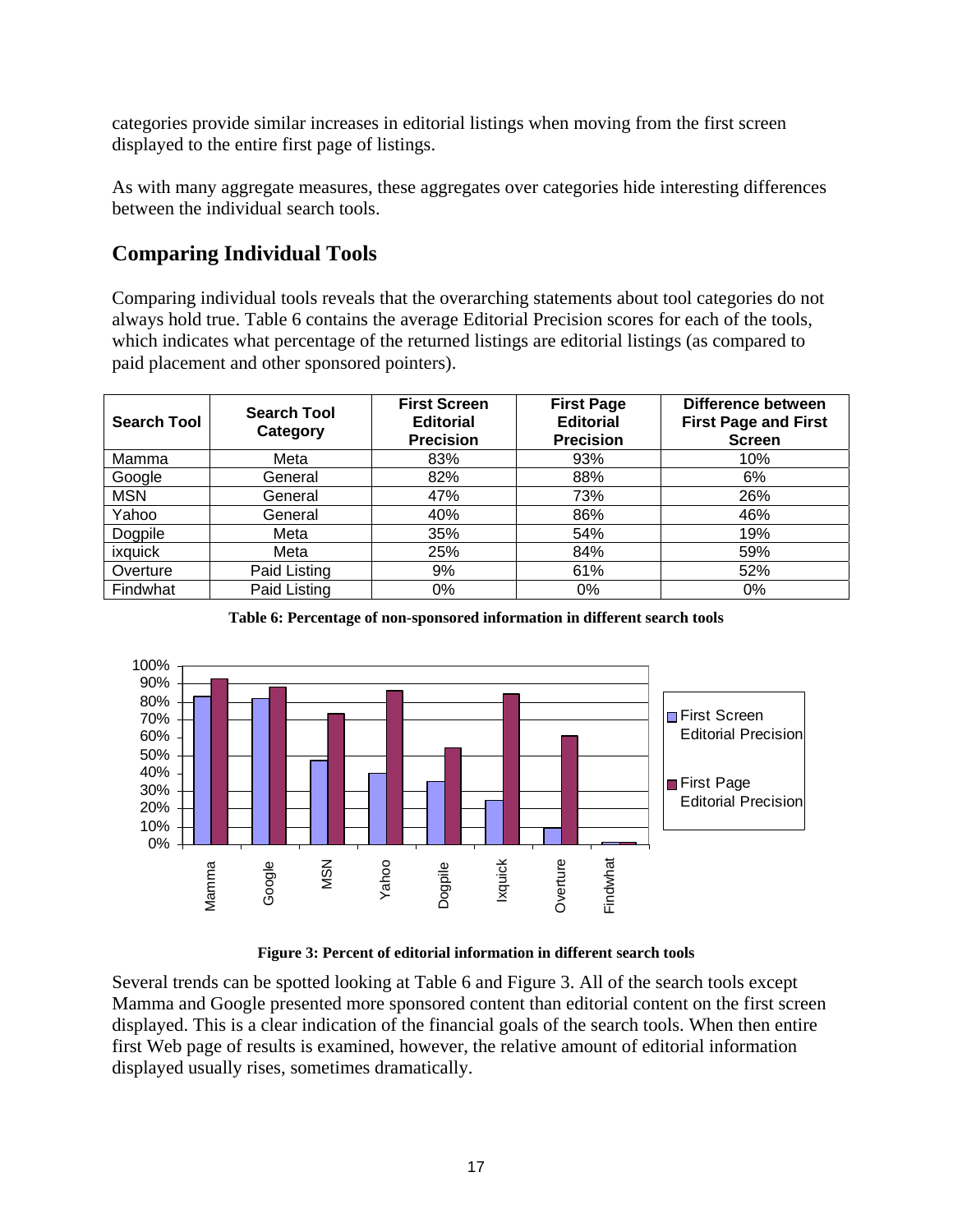Two of the search tools are designed to sell listings to the highest bidder. Overture and Findwhat both take bids for their primary listings. This chart shows a significant difference between them: Overture supplements paid listings with editorial listings when there aren't enough bidders for a search term, while Findwhat supplies only sponsored links as search results. These differences are explored in further detail under Research Question 4.

One overarching lesson to be taken from this is that users need to review the entire first Web page of results returned and not just the first screen displayed. The first screen may show users screens consisting mainly of sponsored results, but by scrolling down, users can access many more non-sponsored links.

## **Research Question 2: Differences in Topics**

The next area of exploration is to understand differences between search topics. These differences are first compared at a broad level and then explored between different topics in those broad categories.

### **Comparing Academic and Non Academic Topics**

Table 7 shows the differences in academic and non-academic searches. As expected, when a search is made in an academic field, significantly more editorial listings are displayed on the first page and screen than the sponsored information.

| <b>Academic / Non-Academic</b> | Number of<br><b>Searches</b> | <b>First Screen</b><br><b>Editorial</b><br><b>Precision</b> | <b>First Page</b><br><b>Editorial</b><br><b>Precision</b> | Difference between<br><b>First Page and First</b><br><b>Screen</b> |
|--------------------------------|------------------------------|-------------------------------------------------------------|-----------------------------------------------------------|--------------------------------------------------------------------|
| Academic                       | 192                          | 47%                                                         | 71%                                                       | 24%                                                                |
| Non Academic                   | 192                          | 33%                                                         | 64%                                                       | 30%                                                                |

**Table 7: Percentage of non-sponsored information in Academic and Non-Academic Topics** 

Just as observed before, average Editorial Precision significantly increases when one views the full page instead of just the first screen. The average first screen Editorial Precision is 33% for non-academic topics and 47% for academic topics. The average precision increases to 64% for non-academic and 71% for academic when the full screen is considered.

The important finding is that there is a significant difference, using a T-test for percentages, between academic and non-academic search results at both the first screen (p<.005) and first page (p<.05) level. The difference is in the number of sponsored listings displayed; searches on non-academic topics retrieved more sponsored links. This is good news for those using the Web search tools for academic research, as the results are sensitive to the type of topic searched since there is less advertising for academic searching.

There is little difference in distribution of banner ads, text ads or internal ads across academic and non-academic topics, which implies that these ad types are static between search topics. The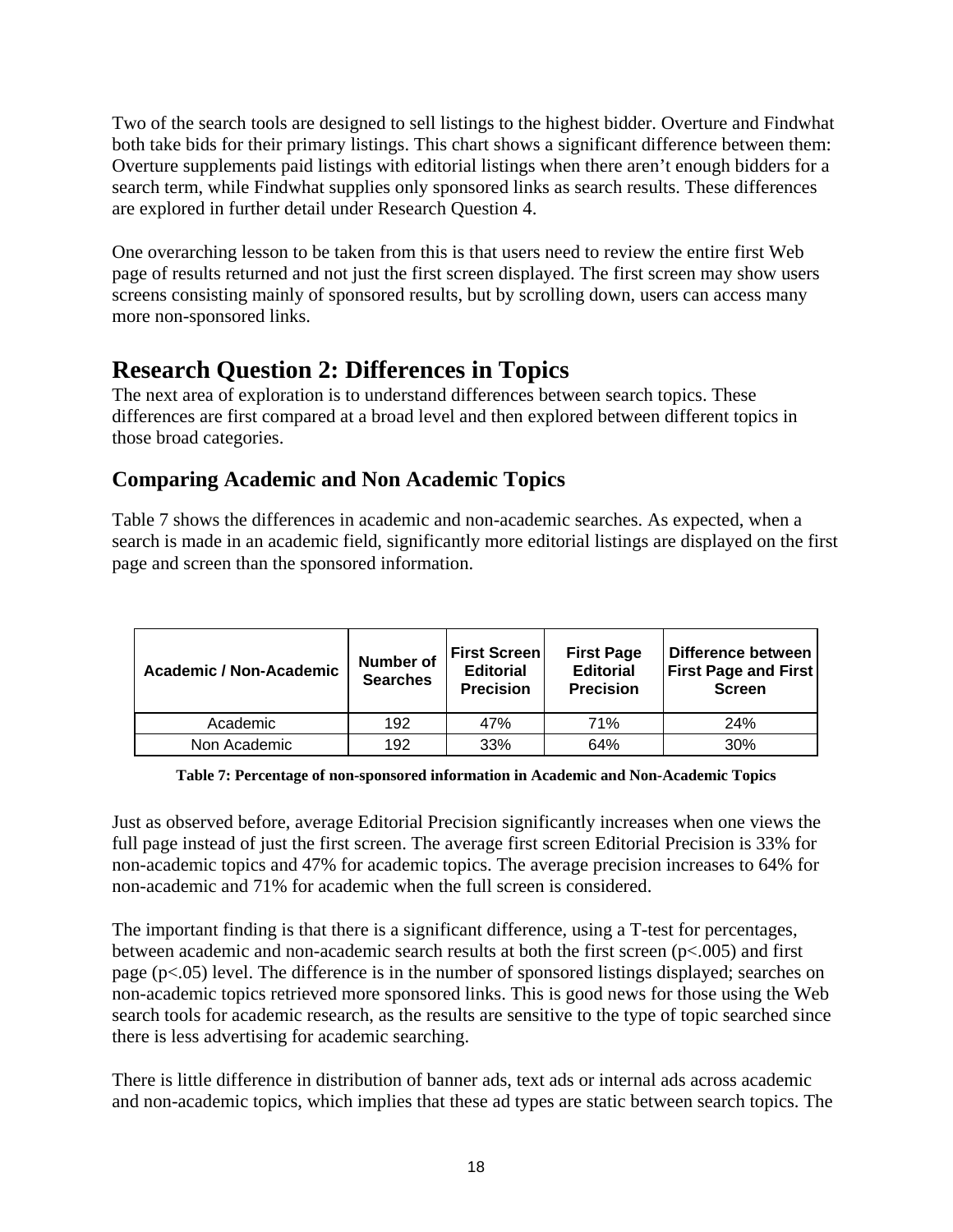difference between these search types is that searches on non-academic topics have more paid listings that look like editorial listings, which can be seen in the shaded rows in Table 8. The non-academic search results display about 3.4% more results that are labeled as sponsored and 3% more results that are sponsored but ambiguously labeled. Therefore, searchers looking for non-academic topics need to take extra care to examine results carefully for sponsorship.

| Paid Placement in First Page of Results Non-Academic |        | <b>Academic</b> |
|------------------------------------------------------|--------|-----------------|
| <b>Editorial listings</b>                            | 14.22% | 23.12%          |
| <b>Total ads</b>                                     | 6.25%  | 5.68%           |
| Banner ads                                           | 1.20%  | 1.48%           |
| Text ads                                             | 4.10%  | 3.35%           |
| Internal ads                                         | 0.95%  | 0.85%           |
| Total paid listings                                  | 21.03% | 15.48%          |
| Conspicuous paid listings                            | 0.70%  | 0.50%           |
| Unambiguously labeled paid listings                  | 17.38% | 13.97%          |
| Ambiguously labeled paid listings                    | 2.95%  | 0.80%           |
| Inconspicuous paid listings                          | 0.00%  | 0.22%           |
| Total ads + paid listings                            | 27.28% | 21.17%          |

**Table 8: Percentage of sponsored information across Academic and Non-Academic Topics** 

### **Comparing Individual Topics**

Figure 4 shows the Editorial Precision between specific topics within both academic and nonacademic categories. Academic searches in Engineering, Education, and the Humanities produced the highest percentage of "real" results, while searches in the Sciences and Business produced a higher percentage of sponsored results in both the first screen and first full page of results. In fact, the portion of the screen dedicated to sponsored results in Business is very similar to the portion of the screen dedicated to sponsored results for non-academic searches on Sex and Pornography, both of which are lucrative areas of Internet advertising.

Surprisingly, however, searches on Sex and Pornography produced the least amount of sponsored listings out of all of the non-academic topics. This could be related to the policies against sexually explicit advertising that most search tools employ. More commercial topics, such as People, Places, and Things and Commerce, produced the highest amount of sponsored results.

Figure 4 also demonstrates that while there is a large difference between topics in the amount of "real" results presented on the first screen, the difference between topics when the entire first Web page is considered is more subtle. The overall conclusion, that academic searches produce fewer sponsored results than non-academic searches, is still true.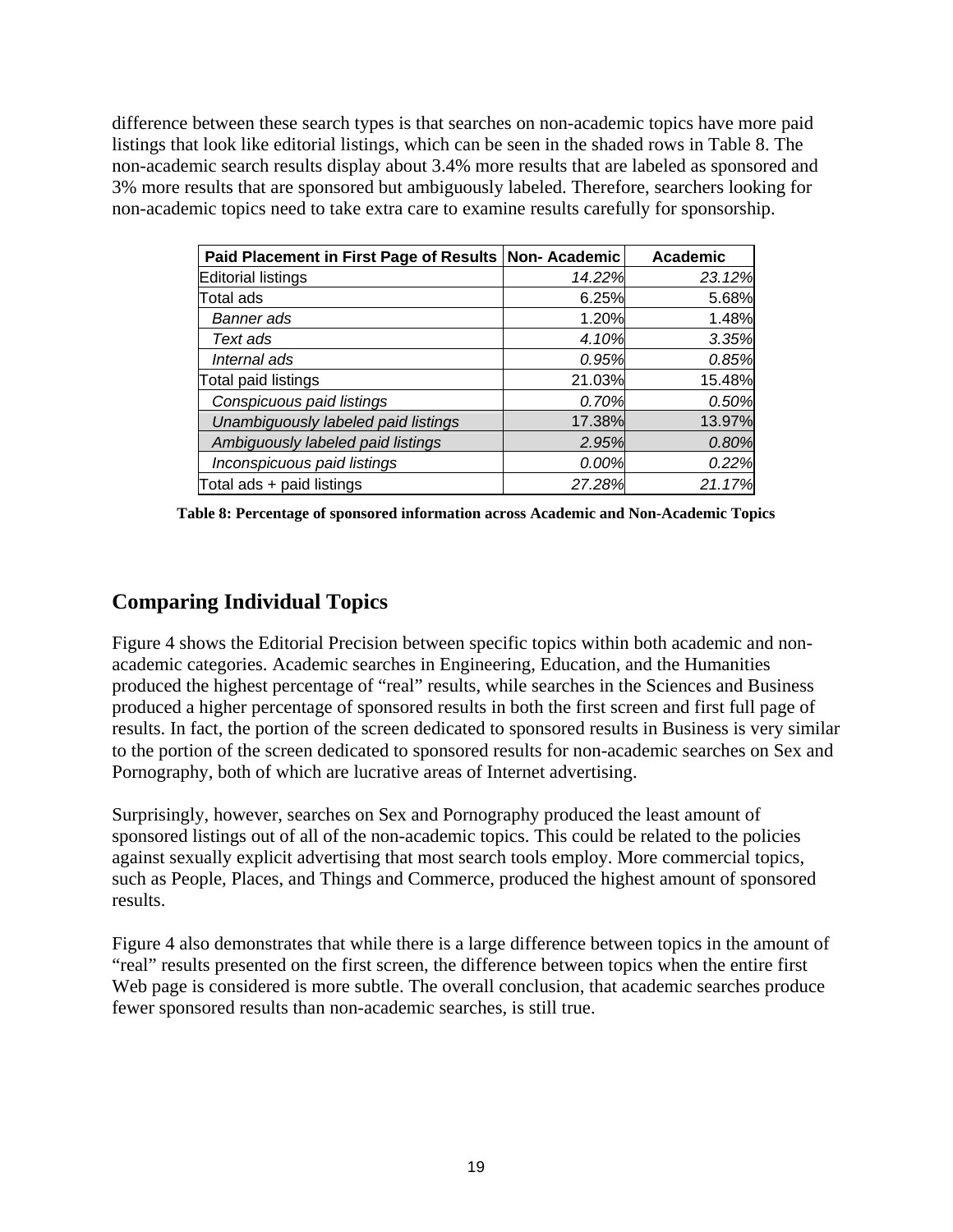

**Figure 4: Percentage of non-sponsored information across Academic(A) and Non-Academic (NA) Topics** 

One overarching statement that can now be made in response to research question #2 is that there is a significant difference between academic and non-academic searches in the percentage of the screen containing sponsored results, and that that difference corresponds to the commercial nature of the search query. However, the amount of banner and other "static" advertising is similar across all search topics. Perhaps search tools would be willing to aid academic searchers and reduce the number of banner and other ads in correlation with the number of sponsored links to aid scholarly use of their tools.

# **Research Question 3: Differences in Query Structures**

The third research question looks at the different query structures. Table 9 shows the difference in Editorial Precision for each of the four query structures used. The interesting finding from this examination of the data is that there is a significant difference (using T-test for percentages, p<.005) between searching on one word, a two-word phrase, or a three-word phrase and searching on two words that are not a phrase.

| <b>Query Structure</b>       | <b>Number of</b><br><b>Searches</b> | <b>First Screen</b><br><b>Editorial</b><br><b>Precision</b> | <b>First Page</b><br><b>Editorial</b><br><b>Precision</b> | <b>Difference</b><br>between First<br><b>Page and First</b><br><b>Screen</b> |
|------------------------------|-------------------------------------|-------------------------------------------------------------|-----------------------------------------------------------|------------------------------------------------------------------------------|
| 1 word                       | 96                                  | 32.1%                                                       | 62.8%                                                     | 30.7%                                                                        |
| 2 word phrase                | 96                                  | 32.6%                                                       | 62.8%                                                     | 30.2%                                                                        |
| 3 word phrase                | 96                                  | 38.8%                                                       | 67.1%                                                     | 28.3%                                                                        |
| 1 word + 1 word (non-phrase) | 96                                  | 57.7%                                                       | 76.8%                                                     | 19.1%                                                                        |

| Table 9: Percentage of sponsored information between different query structures |  |  |  |  |  |
|---------------------------------------------------------------------------------|--|--|--|--|--|
|---------------------------------------------------------------------------------|--|--|--|--|--|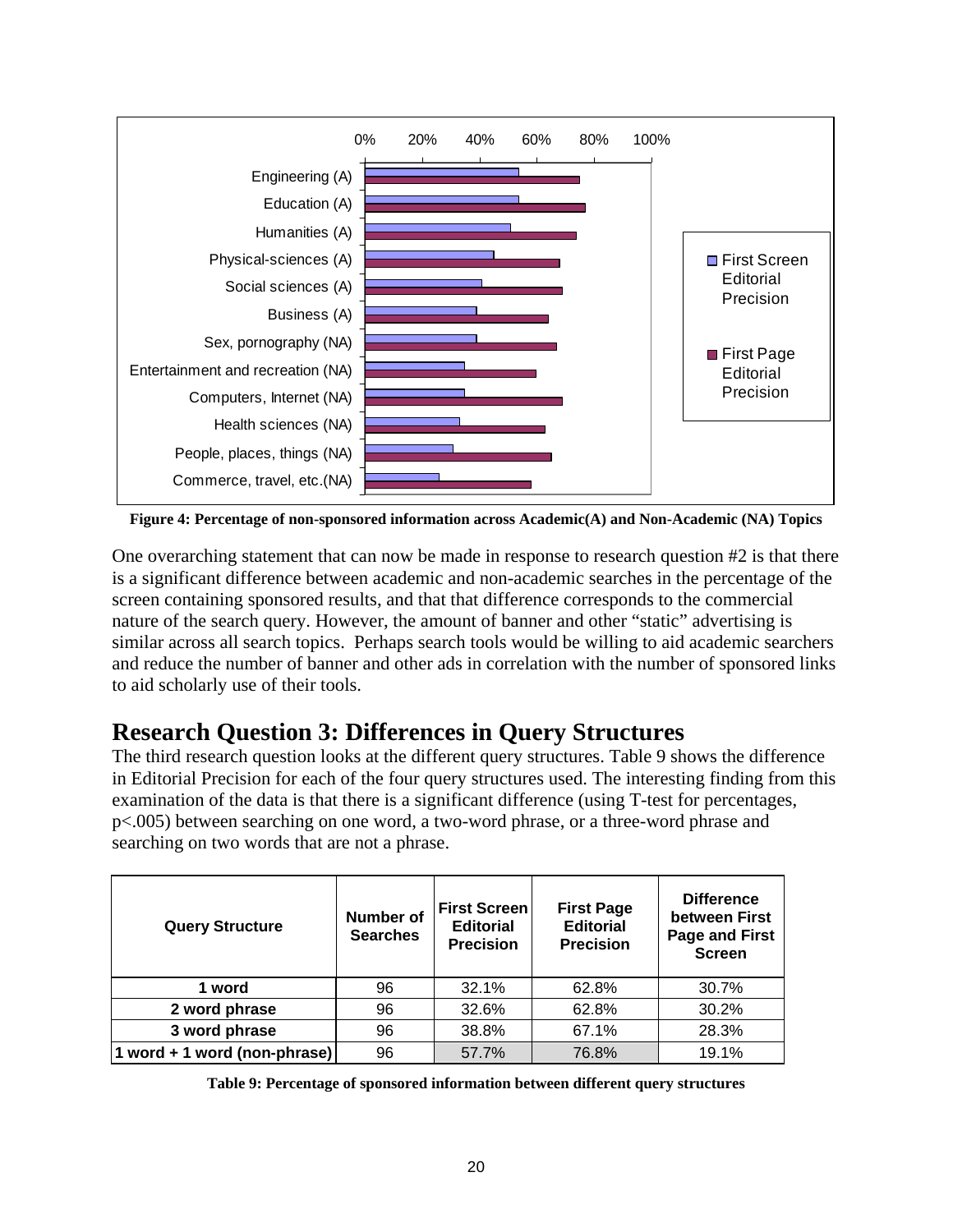This finding is not surprising, as many of the sponsorship programs used by the search tools connect sponsored results and advertisements to specific terms or phrases. Sponsors select the words or phrases they want to be associated with and then pay based upon the popularity of those terms. The benefit to this plan is that searchers can take advantage of this fact by adding another synonym for their search terms that is not a phrase and greatly reduce the amount of sponsored information returned from their search. This search strategy is also sound for better retrieval, as adding more search terms give the tools a better chance of finding documents on the desired topic.

The pattern exhibited in Table 8 holds true for these data as well. The percentage of the screen dedicated to static advertisements remained relatively constant across different query structures, while the paid listings, since they are connected to the query, were responsible for the change in Editorial Precision.

## **Research Question 4: Patterns in Facet Combinations**

Finally, we look at combinations of these facets to better understand the differences between individual search tools. Looking at the combination of search tool type and general topic reveals nothing new of interest (Table 10); the trends established earlier hold true.

|                         |          | <b>First Screen EPrec</b> | <b>First Page EPrec</b> |              |  |
|-------------------------|----------|---------------------------|-------------------------|--------------|--|
| <b>Search Tool Type</b> | Academic | Non-Academic              | Academic                | Non-Academic |  |
| General                 | 67.23%   | 45.52%                    | 86.83%                  | 77.68%       |  |
| <b>Meta</b>             | 54.05%   | 41.05%                    | 80.49%                  | 73.32%       |  |
| <b>Sponsored</b>        | 7.34%    | 2.05%                     | 34.04%                  | 26.55%       |  |

| Table 10. Average Editorial Precision: Search tool Type by Search Topic |  |  |
|-------------------------------------------------------------------------|--|--|
|                                                                         |  |  |

Examining the search tool type by query structure reveals some interesting patterns. The overall structure of these results (from Table 9) is that one term, two-term phrase, and three-term phrase searches are all significantly lower in Editorial Precision than results from two terms not in a phrase. As can be seen in Table 11, this pattern is slightly different for each of the search tool types. The general search tools have similar results for one term and two-term phrases; then the Editorial Precision rises by about 10% for a 3-term phrase and rises much higher for the twoterm non-phrase search. Meta search tools have a more even rise with a higher EPrec for each query type. Sponsored search tools have an erratic pattern, which is cause for more detailed exploration.

| <b>Search</b>    | <b>First Screen EPrec</b> |                  |                  |                       | <b>First Page EPrec</b> |                  |                  |                       |
|------------------|---------------------------|------------------|------------------|-----------------------|-------------------------|------------------|------------------|-----------------------|
| <b>Tool Type</b> | term                      | 2-term<br>phrase | 3-term<br>phrase | 2-term non-<br>phrase | 1 term                  | 2-term<br>phrase | 3-term<br>phrase | 2-term non-<br>phrase |
| General          | 45.67%                    | 45.70%           | 54.92%           | 79.20%                | 78.87%                  | 78.12%           | 81.97%           | 90.07%                |
| <b>Meta</b>      | 36.46%                    | 40.11%           | 45.69%           | 67.94%                | 72.38%                  | 74.02%           | 74.97%           | 86.25%                |
| <b>Sponsored</b> | 3.16%                     | 1.25%            | 4.38%            | 10.00%                | 22.27%                  | 22.89%           | 33.20%           | 42.82%                |

**Table 11: Average Editorial Precision: Search Tool Type by Query Structure**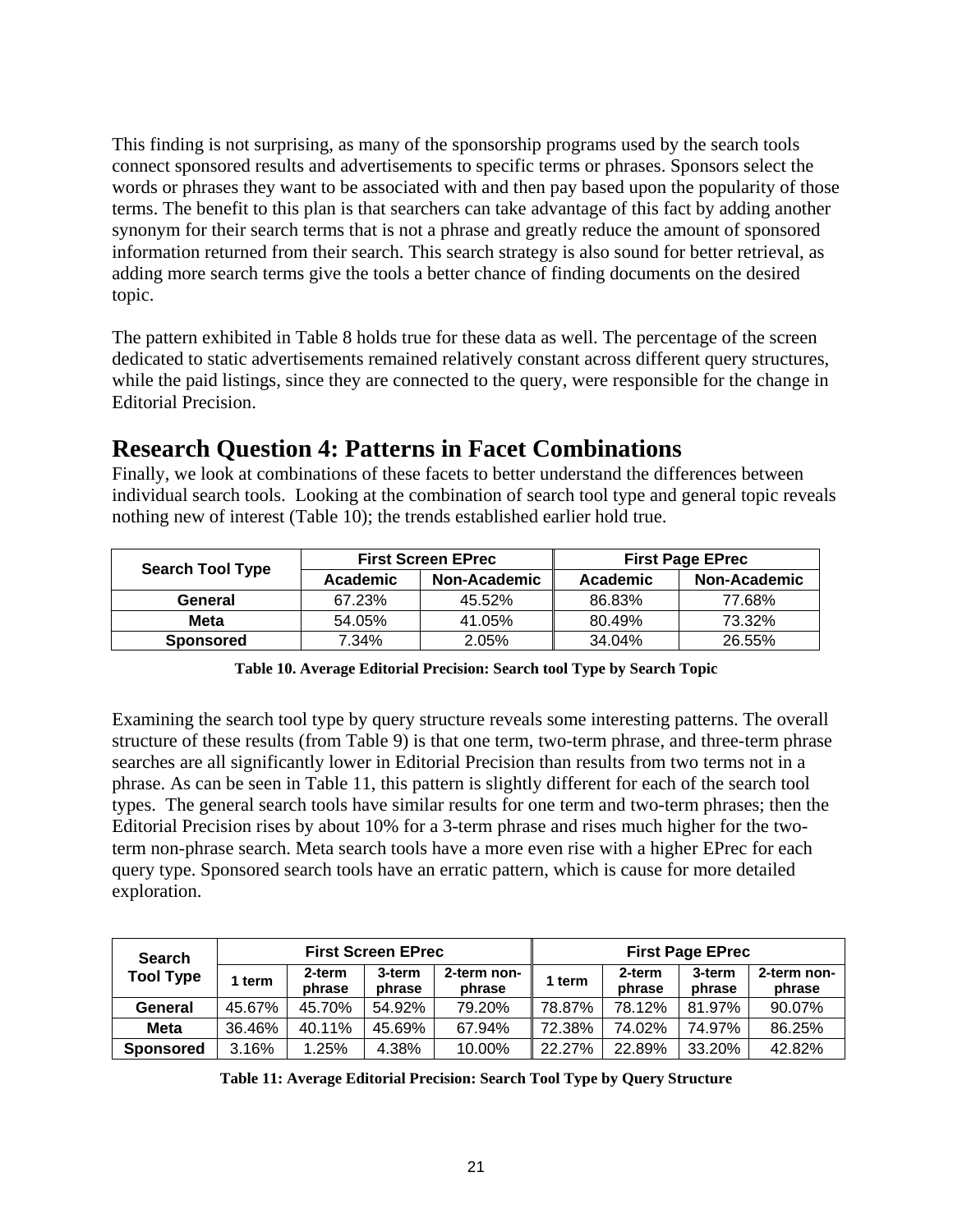### **General Search Tools**

There are some interesting differences between the General search tools, detailed in Table 12. Google is one of the more consistent tools, delivering a high level of Editorial Precision in both the first screen of results and over the entire first page. General search tools provided the nonacademic searcher with slightly more advertisements. MSN provided better-than-average Editorial Precision for academic topics, but many more sponsored results for non-academic topics. It is clear from this that MSN works to customize the number of advertisements to the topic, plastering the first screen of non-academic results with almost 80% advertising. Yahoo provided more stable results than MSN across topics, so their advertising is not as heavily tied into the search term. The large difference between the first screen and first page of results indicates that users of Yahoo must scroll down after doing a search to reach the majority of the non-sponsored results.

| Search tool |          | <b>First Screen EPrec</b> | <b>First Page EPrec</b> |              |  |
|-------------|----------|---------------------------|-------------------------|--------------|--|
|             | Academic | Non-Academic              | Academic                | Non-Academic |  |
| Google      | 85.61%   | 78.85%                    | 88.97%                  | 87.59%       |  |
| <b>MSN</b>  | 69.79%   | 23.25%                    | 84.88%                  | 60.78%       |  |
| Yahoo       | 46.27%   | 34.45%                    | 86.65%                  | 84.66%       |  |

| Table 12: Average Editorial Precision: General Search Tools by Search Topic |  |  |  |
|-----------------------------------------------------------------------------|--|--|--|
|-----------------------------------------------------------------------------|--|--|--|

Looking at the search tools by query structure, no new information is unearthed; the same pattern of lower results for the one term, two-term phrase and three-term phrase as compared to the higher two-term non-phrase query holds true.

| <b>Search</b> | <b>First Screen EPrec</b> |                  |                  | <b>First Page EPrec</b> |        |                  |                  |                       |
|---------------|---------------------------|------------------|------------------|-------------------------|--------|------------------|------------------|-----------------------|
| Tool          | term                      | 2-term<br>phrase | 3-term<br>phrase | 2-term non-<br>phrase   | 1 term | 2-term<br>phrase | 3-term<br>phrase | 2-term non-<br>phrase |
| Google        | 82.25%                    | 74.80%           | 80.25%           | 91.62%                  | 88.71% | 85.28%           | 87.00%           | 92.15%                |
| <b>MSN</b>    | 30.45%                    | 35.92%           | 45.52%           | 74.20%                  | 66.48% | 65.52%           | 72.65%           | 86.66%                |
| Yahoo         | 24.30%                    | 26.38%           | 38.99%           | 71.77%                  | 81.42% | 83.55%           | 86.25%           | 91.39%                |

**Table 13: Average Editorial Precision: General Search Tools by Query Structure** 

#### **Meta Search Tools**

Examining the meta search tools separately demonstrates the importance of not relying upon aggregates to understand a phenomenon (Table 14). Just as above, each of the search tools has a different pattern. Mamma is unusual for the meta search tools in that its Editorial Precision is often higher than that of Google. Dogpile is similar to MSN, in that the amount of sponsored information varies greatly by topic (although Dogpile's Editorial Precision was consistently lower than MSN's). ixquick, on the other hand, does not supply ads based on the topic of the query, as the results for ixquick are similar for academic and non-academic searches.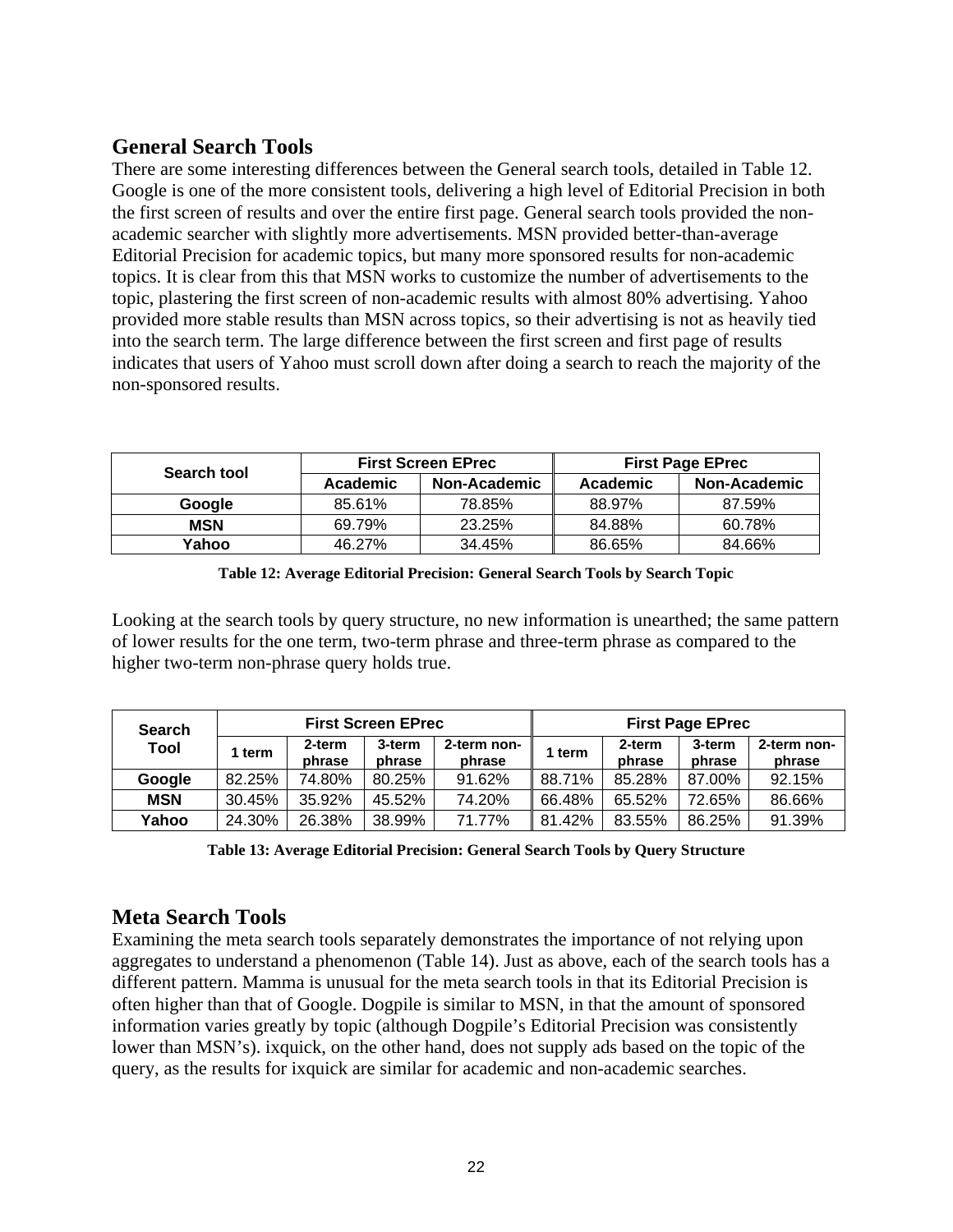| Search tool    |          | <b>First Screen EPrec</b> | <b>First Page EPrec</b> |              |  |
|----------------|----------|---------------------------|-------------------------|--------------|--|
|                | Academic | <b>Non-Academic</b>       | Academic                | Non-Academic |  |
| <b>Dogpile</b> | 51.36%   | 18.95%                    | 63.82%                  | 44.06%       |  |
| ixquick        | 26.74%   | 23.02%                    | 85.03%                  | 82.91%       |  |
| <b>Mamma</b>   | 84.07%   | 81.18%                    | 92.61%                  | 92.99%       |  |

| Table 14: Average Editorial Precision: Meta Search Tools by Topic |  |
|-------------------------------------------------------------------|--|
|                                                                   |  |

There are also interesting patterns in the query structures for the meta search tools (Table 15). When entering a single term, Dogpile piled on the advertisements, with only 6.5% of the first screen results and 40% of the first page results being non-sponsored. Entering a two- or threeword phrase helped the results somewhat, but a high Editorial Precision was reached only with a two-term non-phrase query. ixquick, as in the above example, had relatively stable results across query structures. While there was a difference in the Mamma searches, they were relatively small and Mamma continued to deliver the highest amount of non-sponsored results.

| <b>Search</b>  | <b>First Screen EPrec</b> |                  |                  | <b>First Page EPrec</b> |        |                  |                  |                       |
|----------------|---------------------------|------------------|------------------|-------------------------|--------|------------------|------------------|-----------------------|
| Tool           | term                      | 2-term<br>phrase | 3-term<br>phrase | 2-term non-<br>phrase   | 1 term | 2-term<br>phrase | 3-term<br>phrase | 2-term non-<br>phrase |
| <b>Dogpile</b> | 6.55%                     | 25.67%           | 28.82%           | 79.56%                  | 39.59% | 49.57%           | 49.79%           | 76.80%                |
| ixquick        | 23.42%                    | 15.80%           | 26.00%           | 34.30%                  | 84.88% | 80.66%           | 83.21%           | 87.14%                |
| Mamma          | 79.41%                    | 78.87%           | 82.24%           | 89.97%                  | 92.65% | 91.83%           | 91.91%           | 94.81%                |

| Table 15: Average Editorial Precision: Meta Search Tools by Query Structure |  |  |  |
|-----------------------------------------------------------------------------|--|--|--|
|-----------------------------------------------------------------------------|--|--|--|

Examining the Dogpile data more closely, some disturbing trends are revealed. For the one term, two-term phrase, and three-term phrase searching, Dogpile included listings to sponsored sources that were not explicitly labeled; in fact, between three and five percent of the entire first page was made up of these ambiguously labeled paid listings (on top of the sixteen to nineteen percent of the page dedicated to clearly labeled paid listings). Dogpile did not do this for the two-term non-phrase queries, which means the match of a keyword introduces some of these additional paid listings into the results. Users should be aware of search tools that are introducing paid listings that are not clearly labeled as such. There data support the same conclusion – that meta search tools are problematic in regard to sponsored links – as the report produced for Consumer Web Watch (Wouters, 2004).

#### **Sponsored Search Tools**

The final two tools examined are sponsored tools, which mean their raison d'être is to provide sponsored links in response to queries. Both of these tools will allow a person to search his or her search tool directly, although the typical way searchers get these results is by seeing them in conjunction with a search in another tool.

Tables 10 and 11 show that these tools have the lowest Editorial Precision of all tool types. Looking at the tools individually reveals more concerns. Tables 16 and 17 show that Findwhat provided no non-sponsored content. Twenty-five percent of the time, there were no results at all from the Findwhat tool, as the search did not match any of the purchased keywords.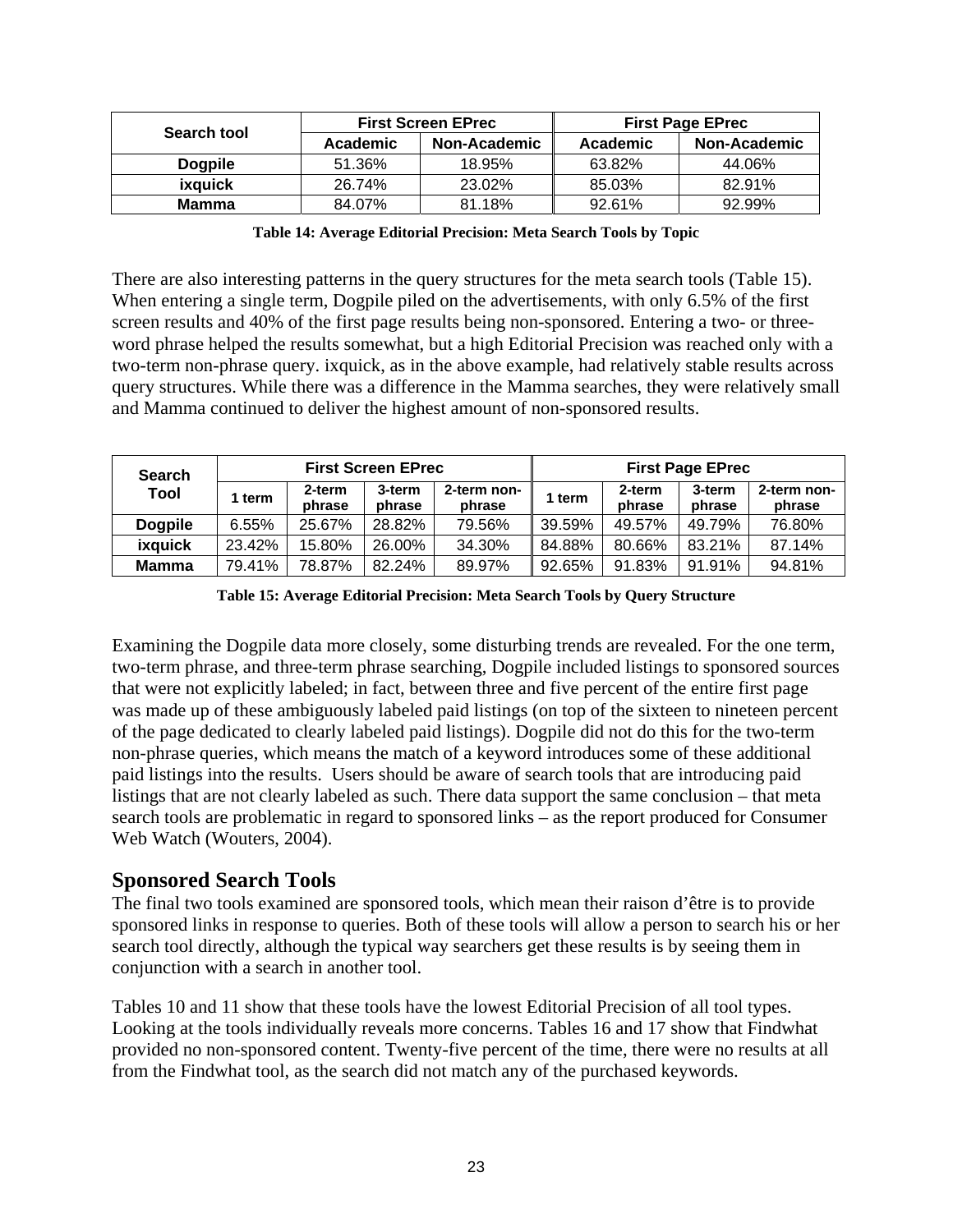Overture, on the other hand, supplements their sponsored links with non-sponsored links. They display as many advertisements as people have purchased for that query, and then provide results from Yahoo to fill the page. Therefore, they have a higher Editorial Precision than Findwhat in all search topics, although their scores are worse than other types of tools.

| Search tool     |                 | <b>First Screen EPrec</b> | <b>First Page EPrec</b> |              |  |
|-----------------|-----------------|---------------------------|-------------------------|--------------|--|
|                 | <b>Academic</b> | Non-Academic              | Academic                | Non-Academic |  |
| <b>Findwhat</b> | $0.00\%$        | $0.00\%$                  | 0.00%                   | 0.00%        |  |
| Overture        | 14.67%          | 4.10%                     | 68.08%                  | 53.09%       |  |

**Table 16: Average Editorial Precision: Sponsored search tools by Topic** 

| <b>Search</b>   | <b>First Screen EPrec</b> |                  |                  | <b>First Page EPrec</b> |          |                  |                  |                       |
|-----------------|---------------------------|------------------|------------------|-------------------------|----------|------------------|------------------|-----------------------|
| Tool            | term                      | 2-term<br>phrase | 3-term<br>phrase | 2-term non-<br>phrase   | l term   | 2-term<br>phrase | 3-term<br>phrase | 2-term non-<br>phrase |
| <b>Findwhat</b> | 0.00%                     | $0.00\%$         | $0.00\%$         | $0.00\%$                | $0.00\%$ | $0.00\%$         | $0.00\%$         | $0.00\%$              |
| Overture        | 6.32%                     | 2.49%            | 8.75%            | 19.99%                  | 44.54%   | 45.77%           | 66.39%           | 85.63%                |

**Table 17: Average Editorial Precision: Sponsored search tools by Query structure** 

### **Discussion and Conclusions**

This study has shown that, on average, 60% of the search results presented on the first screen are there because the author of the page paid for them to be in the listing. If the user scrolls to view the entire page, then 33% of the results presented on the page are sponsored. Other studies (Wouters, 2004) suggest that the search tools do an inadequate job of informing users about where these sponsored results come from. Most search tools have moved away from using nonlabeled advertisements or at least are labeling those results coming from a pay-for-placement result.

The measure used in this result is sensitive to several facts. First, the 800X600 resolution selected at the time of the study is no longer the most common resolution used. It is expected that search tools are aware of this fact and have adjusted their results to match the higher resolutions commonly used. Therefore, others using this method should match the resolution used for data collection to the common resolution used at the time.

Another measure to explore for future exploration would be the number of editorial results and advertisements instead of the space taken up by the advertisements. We focused on screen realestate, as that is more appropriate if one assumes that users typically skim screens and do not read them in detail.

This study also shows that generalizations about search tools mask important differences among the tools. Google and the meta search tool Mamma.com both provided a high level of "real" results, while sponsored tools such as Findwhat provided a consistent barrage of paid results. Most tools varied by topic, providing more "real" results for academic queries. In addition, most tools varied by query structure, providing significantly more "real" results for searches that were not standard phrases. Conversely, ixquick did not vary for either topic or query structure, providing the same mix of sponsored and real results on each search.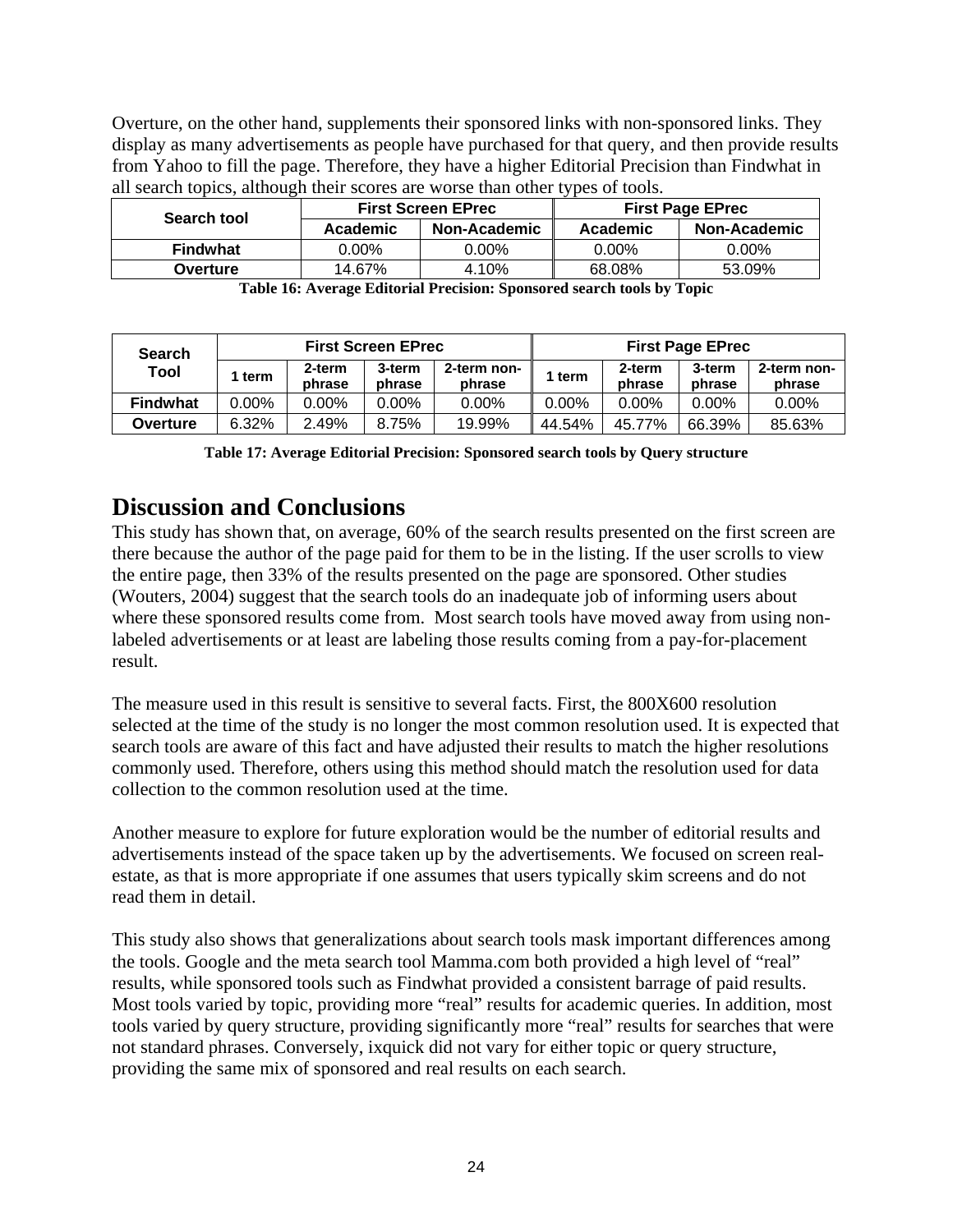Sponsored content is not necessarily bad for information seekers. The most important future line of research to come from this study is to determine, using real users with real information needs, how relevant the sponsored and editorial links are to their information needs. While this study determines how much of the screen is taken up by sponsored results, it does not consider the relevance of those results. For certain types of non-academic searches, it is possible that sponsored links will be more relevant than editorial links. Even so, the model of "he who pays the most gets the top position" may still not be appropriate for information services to employ.

There are a few lessons that searchers can take away from this research. First, searchers should add an additional synonym to their queries. This will greatly reduce the number of sponsored links and serve to help the search tool provide better results. Second, searchers need to be aware that many of the results displayed on the first screen of results will be sponsored, and they need to scroll down and see the entire page (and even to continue on to other pages of results) before abandoning a search term. At this time, academic searches provide fewer sponsored links than non-academic searches due to the fact that fewer advertisers focus on keywords used in academic searching.

This study adds to a growing body of research that indicates that part of information literacy must be to train users to consider their search results, asking if results exist because of their relevance to the query or simply because the page author is the highest bidder. Teaching users to be more skeptical of search tools results will allow them to become savvy Web searchers.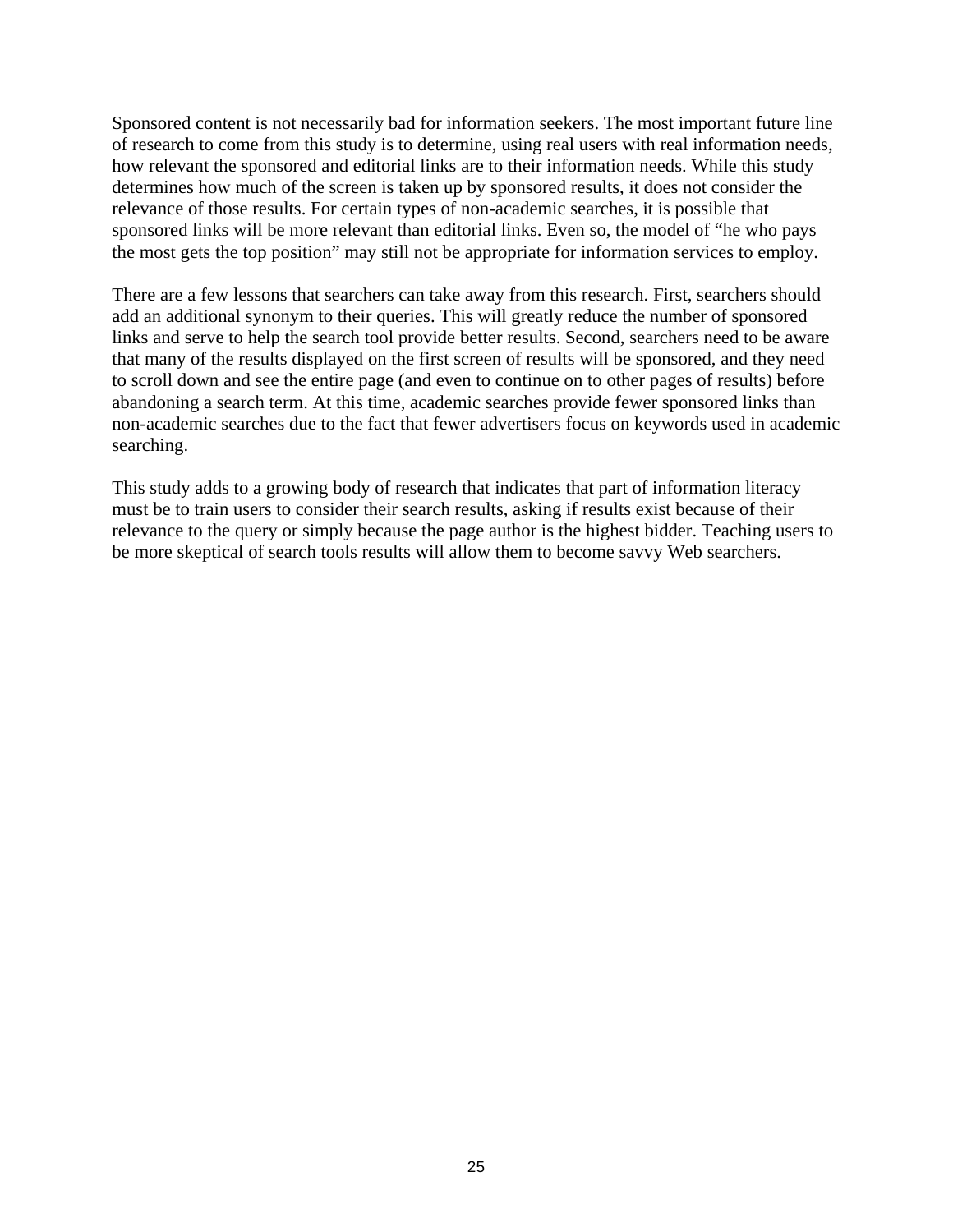### **References**

Bhargava, H.K. and Feng, J. (2002). Paid placement strategies for Internet search engines. *Proceedings of the Eleventh International Conference on World Wide Web*, 117-123.

Dewan, R., Freimer, M., & Zhang, J. (2002, January). Managing Web sites for profitability: Balancing content and advertising. Paper presented at the Hawaii International Conference on Systems Sciences, Kona, HI. Retrieved September 28, 2003 from http://rdewan.ssb.rochester.edu/papers/web2.pdf

Federal Trade Commission. (2002). Commercial Alert Letter. Retrieved November 23, 2004 from http://www.ftc.gov/os/closings/staff/commercialalertletter.htm

Fisher, I.E., Smith, L.M. (2000). The role for web search engines. *The CPA Journal 70*(1), 42- 48.

Miyagishima, B. K., & Toney, C. D. (1999). A visit to the information mall: Web searching behavior of high school students. *Journal of the American Society for Information Science 50*(1), 24-37.

Graham, L. & Metaxas, P. (2003). Of Course It's True; I Saw It on the Internet. *Communications of the ACM 46*(5), 70-75.

Hansell, S. (2001, June 4). Paid Placement Is Catching On in Web Searches. *The New York Times*. p. C1.

Introna, L. D., & Nissenbaum, H. (2000). Shaping the Web: why the politics of search engines matters. *The Information Society 16*(3), 169-185.

Marable, L. (2003). False oracles: Consumer reaction to learning the truth about how search engines work. *Consumer WebWatch Research.* Retrieved January 30, 2003 from http://www.consumerwebwatch.org/news/searchengines/ContextReport.pdf

Mowshowitz, A. and Kawaguchi, A. (2002a). Assessing bias in search engines. *Information Processing and Management 38*(1), 141-156.

Mowshowitz, A. and Kawaguchi, A. (2002b). Bias on the web. *Communications of the ACM. 45*(9), 56-60.

Nicholson, S. (2000). Raising reliability of Web search tool research through replication and chaos theory. *Journal of the American Society for Information Science, 51*(8), 724-729.

Nielsen, J., & Tahir, M. (2002). *Homepage Usability: 50 Websites Deconstructed* Indianapolis, IN: New Riders Publishing.

Phillips, T. (2001). Search and ye shall find. *Director 55*(2), 116-117.